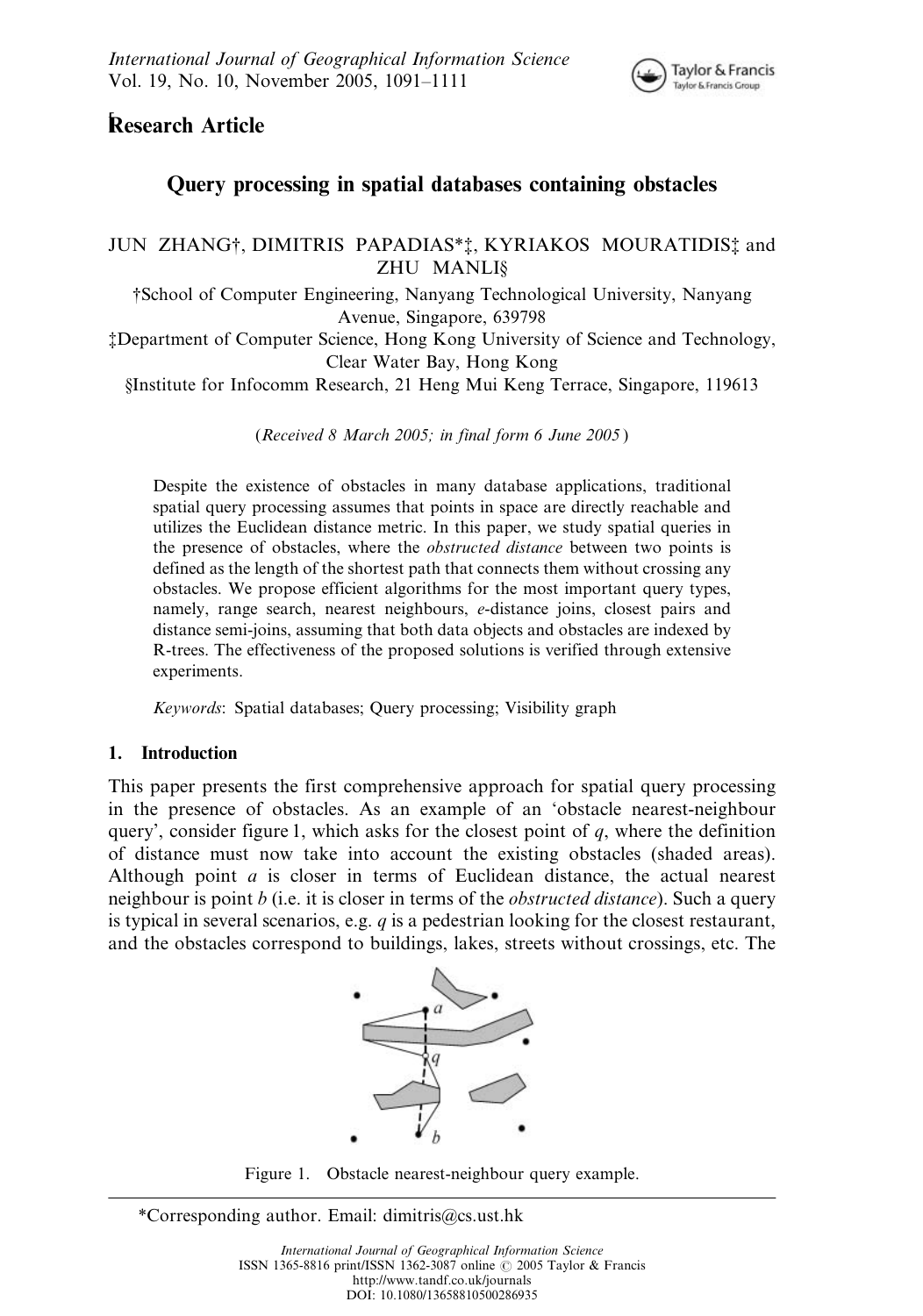same concept applies to any spatial query, e.g. range search, spatial join, and closest pair.

Despite the lack of related work in the Spatial Database literature, there is a significant amount of research in the context of Computational Geometry, where the problem is to devise main memory, shortest path algorithms that take obstacles into account (e.g. find the shortest path from point  $a$  to  $b$  that does not cross any obstacle). Most existing approaches (reviewed in section 2) construct a visibility graph, where each node corresponds to an obstacle vertex, and each edge connects two vertices that are not obstructed by any obstacle. The algorithms pre-suppose the maintenance of the entire visibility graph in main memory. However, in our case, this is not feasible due to the extreme space requirements for real spatial datasets. Instead, we maintain local visibility graphs only for the obstacles that may influence the query result (e.g. for obstacles around point  $q$  in figure 1).

In the data-clustering literature, *cod-clarans* (Tung *et al.* 2001) clusters objects into the same group with respect to the obstructed distance using the visibility graph, which is pre-computed and materialized. In addition to the space overhead, materialization is unsuitable for large spatial datasets due to potential updates in the obstacles or data (in which case, a large part or the entire graph has to be rereconstructed). Estivill-Castro and Lee (2001) discuss several approaches for incorporating obstacles in spatial clustering. Despite some similarities with the problem at hand (e.g. visibility graphs), the techniques for clustering are clearly inapplicable to spatial query processing.

Another related topic regards query processing in spatial network databases (Papadias et al. 2003), since in both cases, movement is restricted (to the underlying network or by the obstacles). However, while obstacles represent areas where movement is prohibited, edges in spatial networks explicitly denote the permitted paths. This fact necessitates different query-processing methods for the two cases. Furthermore, the target applications are different. The typical user of a spatial network database is a driver asking for the nearest petrol station according to driving distance. On the other hand, the proposed techniques are useful in cases where movement is allowed in the whole data space except for the stored obstacles (vessels navigating in the sea, pedestrians walking in urban areas). Moreover, some applications may require the integration of both spatial network and obstacle-processing techniques (e.g. users who need to find the best parking space near their destination, so that the sum of travel and walking distance is minimized).

For the following discussion, we assume that there is one or more datasets of entities, which constitute the points of interest (e.g. restaurants, hotels) and a single obstacle dataset. The extension to multiple obstacle datasets or cases where the entities also represent obstacles is straightforward. Similar to most previous work on spatial databases, we assume that the entity and the obstacle datasets are indexed by R-trees (Guttman 1984, Sellis et al. 1987, Becker et al. 1990), but the methods can be applied with any data-partition index. Our goal is to provide a complete set of algorithms covering all common query types. The rest of the paper is organized as follows: section 2 surveys the previous work focusing on directly related topics. Sections 3, 4, 5, 6, and 7 describe the algorithms for range search, nearest neighbours, e-distance joins, closest pairs, and distance semi-joins, respectively. Section 8 provides a thorough experimental evaluation, and section 9 concludes the paper with some future directions.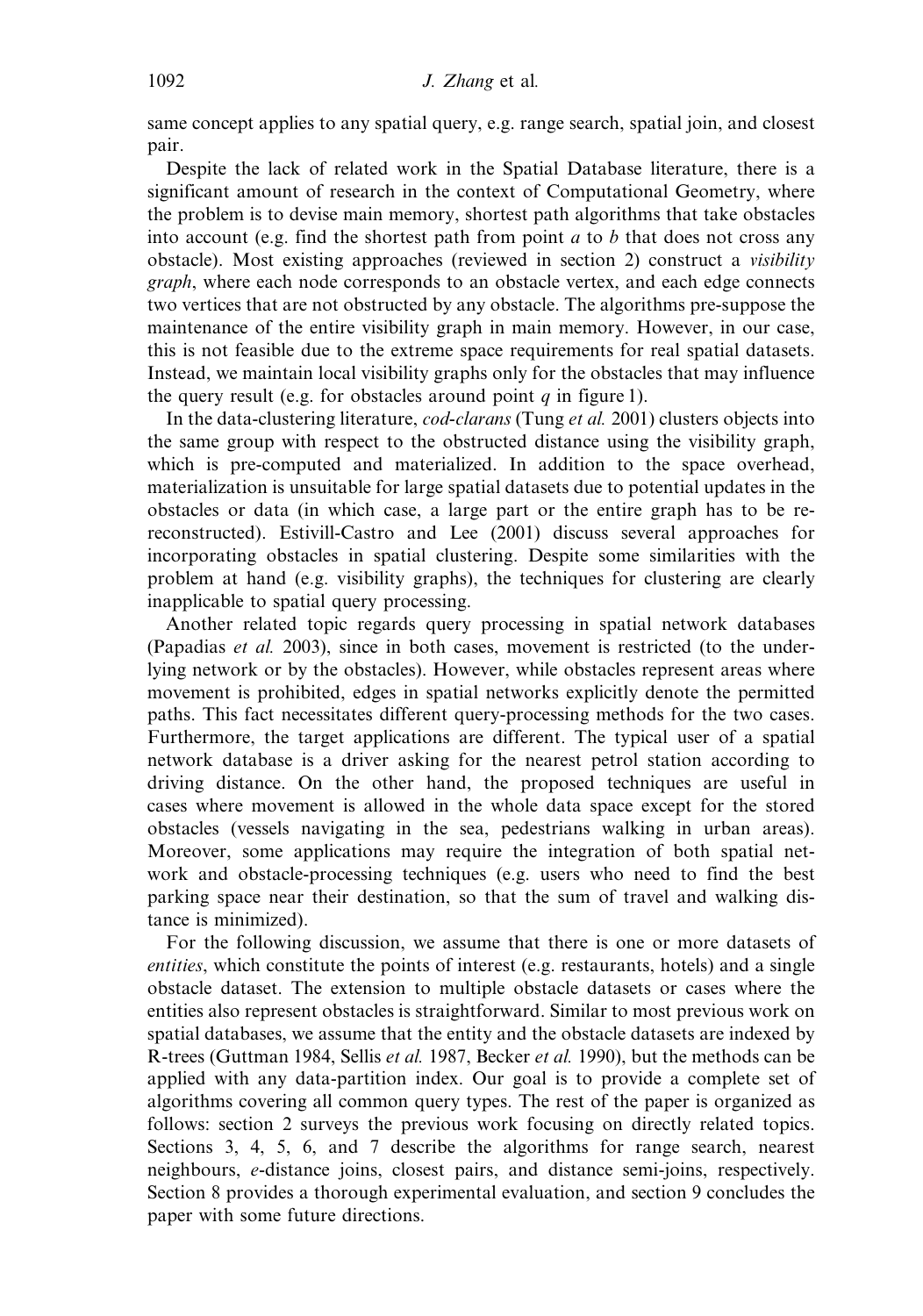### 2. Related work

Sections 2.1 and 2.2 discuss query processing in conventional spatial databases and spatial networks, respectively. Section 2.3 reviews obstacle path problems in main memory and describes algorithms for maintaining visibility graphs. Section 2.4 summarizes the existing work and identifies the links with the current problem.

#### 2.1 Query processing in the Euclidean space

For the following examples, we use the R-tree of figure 2, which indexes a set of points  $\{a, b, \ldots, k\}$ , assuming a capacity of three entries per node. Points that are close in space (e.g. a and b) are clustered in the same leaf node  $(N_3)$ , represented as a minimum bounding rectangle (MBR). Nodes are then recursively grouped together following the same principle until the top level, which consists of a single root. Rtrees (like most spatial access methods) were motivated by the need to efficiently process range queries, where the range usually corresponds to a rectangular window or a circular area around a query point. The R-tree answers the range query  $q$ (shaded area) in figure 2 as follows. The root is first retrieved, and the entries (e.g.  $E_1, E_2$ ) that intersect the range are recursively searched because they may contain qualifying points. Non-intersecting entries (e.g.  $E_4$ ) are skipped. Notice that for nonpoint data (e.g. lines, polygons), the R-tree provides just a *filter* step to prune nonqualifying objects. The output of this phase has to pass through a *refinement* step that examines the actual object representation to determine the actual result. The concept of filter and refinement steps applies to all spatial queries on non-point objects.

A nearest-neighbour (NN) query retrieves the k  $(k\geq 1)$  data point(s) closest to a query point q. The R-tree NN algorithm proposed by Hjaltason and Samet (1999) keeps a heap with the entries of the nodes visited so far. Initially, the heap contains the entries of the root sorted according to their minimum distance (*mindist*) from  $q$ . The entry with the minimum *mindist* in the heap  $(E_2$  in figure 2) is expanded, i.e. it is removed from the heap, and its children ( $E_5$ ,  $E_6$ ,  $E_7$ ) are added together with their mindist. The next entry visited is  $E_1$  (its mindist is currently the minimum in the heap), followed by  $E_3$ , where the actual 1NN result (*a*) is found. The algorithm terminates, because the mindist of all entries in the heap is greater than the distance of a. The algorithm can be easily extended for the retrieval of  $k$  nearest neighbours (kNN). Furthermore, it is optimal (it visits only the nodes necessary for obtaining the nearest neighbours) and incremental, i.e. it reports neighbours in ascending order of their distance to the query point, and can be applied when the number  $k$  of nearest neighbours to be retrieved is not known in advance.



Figure 2. R-tree example.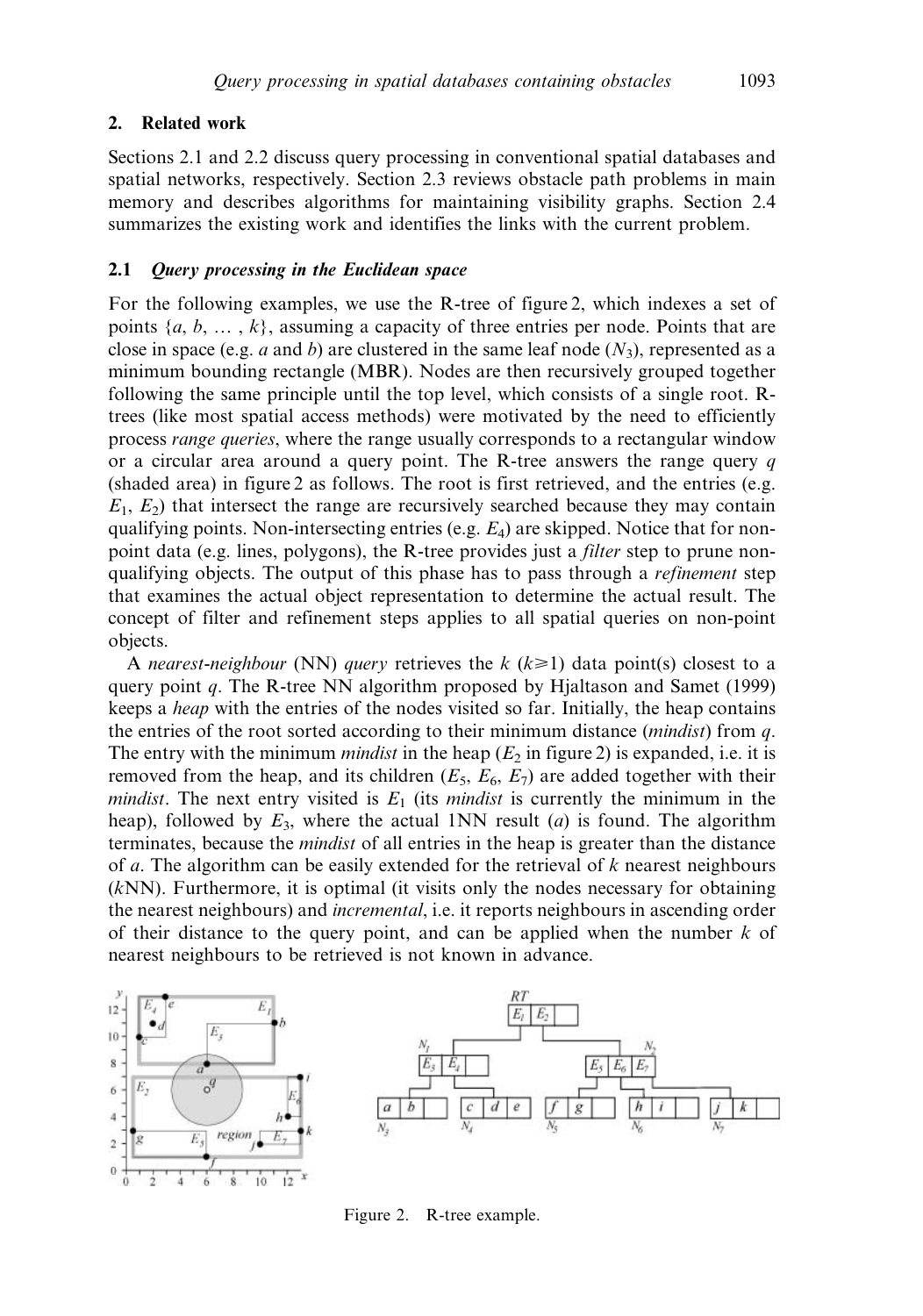The *e-distance join* finds all pairs of objects  $(s,t)$   $s \in S$ ,  $t \in T$  within (Euclidean) distance  $e$  from each other. If both datasets S and T are indexed by R-trees, the Rtree join algorithm (Brinkhoff et al. 1993) synchronously traverses the two trees, following entry pairs if their distance is below (or equal to)  $e$ . The *intersection join*, applicable for region objects, retrieves all intersecting object pairs  $(s,t)$  from two datasets  $S$  and  $T$ . It can be considered as a special case of the  $e$ -distance join, where  $e=0$ . Several spatial join algorithms have been proposed for the case where only one of the inputs is indexed by an R-tree, or no input is indexed.

A *closest-pairs* query outputs the k  $(k\geq 1)$  pairs of points  $(s,t)$   $s\in S$ ,  $t\in T$  with the smallest (Euclidean) distance. The algorithms for processing such queries (Corral et al. 2000) combine spatial joins with a nearest-neighbour search. In particular, assuming that both datasets are indexed by R-trees, the trees are traversed synchronously, following the entry pairs with the minimum distance. Pruning is based on the mindist metric but this time defined between entry MBRs. Finally, a distance semi-join returns for each point  $s \in S$  its nearest-neighbour  $t \in T$  (distance semi-joins are sometimes referred to as *all nearest-neighbour* queries). This type of query can be answered either (1) by performing a NN query in  $T$  for each object in  $S$ or (2) by outputting closest pairs incrementally, until the NN for each entity in  $S$  is retrieved (Hjaltason and Samet 1999).

#### 2.2 Query processing in spatial networks

Papadias *et al.* (2003) study the above query types for spatial network databases, where the network is modelled as a graph and stored as adjacency lists. Spatial entities are independently indexed by R-trees and are mapped to the nearest edge during query processing. The *network distance* of two points is defined as the distance of the shortest path connecting them in the graph. Two frameworks are proposed for pruning the search space: Euclidean restriction and network expansion.

Euclidean restriction utilizes the Euclidean lower-bound property (i.e. the fact that the Euclidean distance is always smaller than or equal to the network distance). Consider, for instance, a range query that asks for all objects within network distance  $e$  from point  $q$ . The Euclidean restriction method first performs a conventional range query at the entity dataset and returns the set of objects  $S'$ within (Euclidean) distance e from q. Given the Euclidean lower bound property,  $S'$ is guaranteed to avoid false misses. Then, the network distance of all points of  $S'$  is computed, and false hits are eliminated. Similar techniques are applied to the other query types, combined with several optimizations to reduce the number of network distance computations.

The network expansion framework performs query processing directly on the network without applying the Euclidean lower-bound property. Consider again the example network range query. The algorithm first expands the network around the query point and finds all edges within range  $e$  from  $q$ . Then, an intersection join algorithm retrieves the entities that fall on these edges. Nearest neighbours, joins, and closest pairs are processed using the same general concept.

#### 2.3 Obstacle path problems in main memory

Path problems in the presence of obstacles have been extensively studied in Computational Geometry (de Berg *et al.* 1997). Given a set  $O$  of non-overlapping obstacles (polygons) in 2D space, a starting-point  $p_{\text{start}}$  and a destination  $p_{\text{end}}$ , the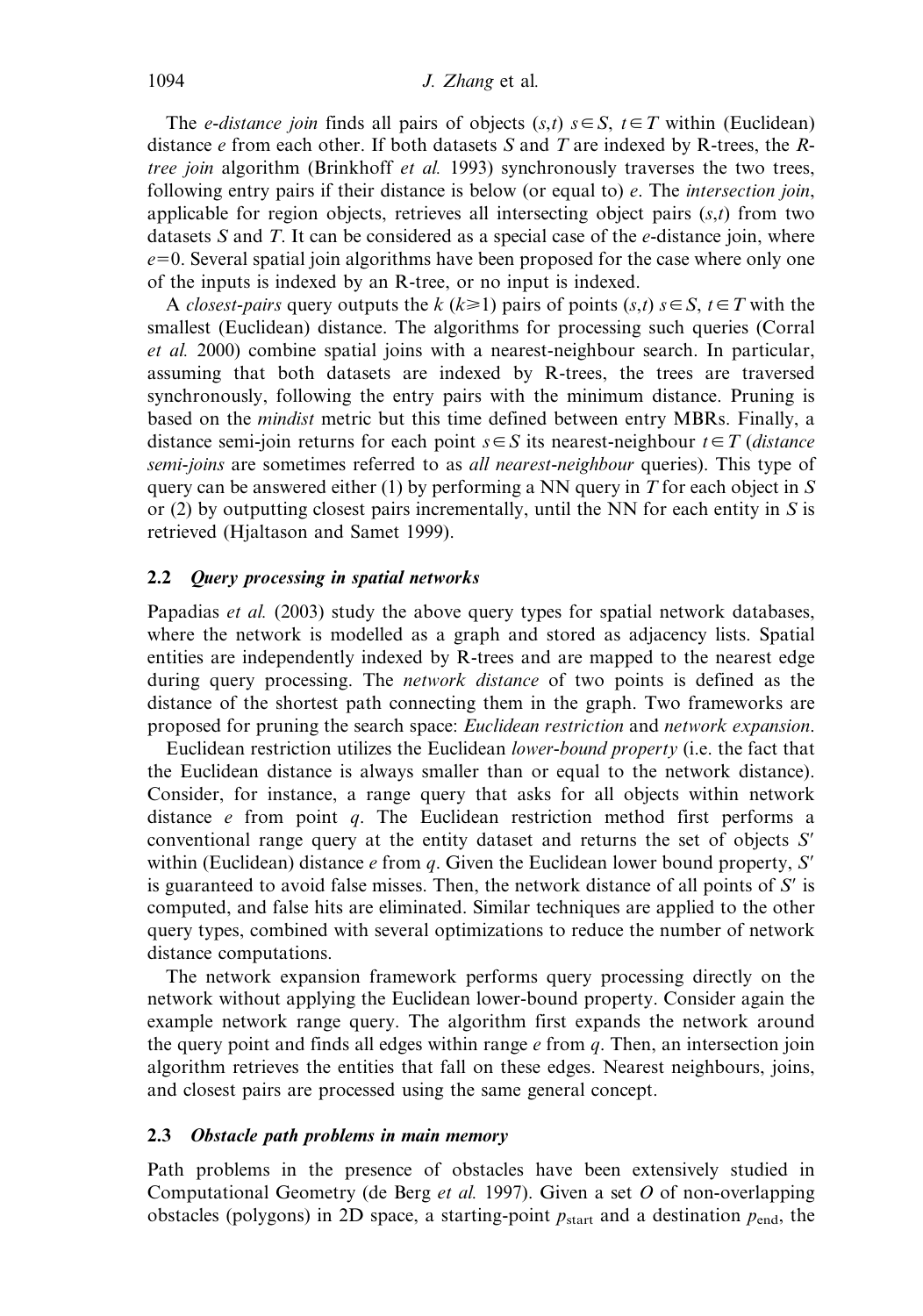goal is to find the shortest path from  $p_{\text{start}}$  to  $p_{\text{end}}$  which does not cross the interior of any obstacle in O. Figure  $3(a)$  shows an example where O contains three obstacles. The corresponding *visibility graph* G is depicted in figure  $3(b)$ . The vertices of all the obstacles in  $O$ , together with  $p_{start}$  and  $p_{end}$  constitute the nodes of  $G$ . Two nodes  $n_i$  and  $n_j$  in G are connected by an edge if and only if they are mutually visible (i.e. the line segment connecting  $n_i$  and  $n_j$  does not intersect any obstacle interior). Since obstacle edges (e.g.  $n_1n_2$ ) do not cross obstacle interiors, they are also included in G.

It can be shown (Lozano-Pérez and Wesley 1979) that the shortest path contains only edges of the visibility graph. Therefore, the original problem can be solved by: (1) constructing G and (2) computing the shortest path between  $p_{start}$  and  $p_{end}$  in G. For the second task, any conventional shortest-path algorithm (Dijkstra 1959, Kung et al. 1986) suffices. Therefore, we focus on the first problem, i.e. the construction of the visibility graph. A naïve solution is to consider every possible pair of nodes in  $G$ and check if the line segment connecting them intersects the interior of any obstacle. This approach leads to a running time of  $O(n^3)$ , where *n* is the number of nodes in G. In order to reduce the cost, Sharir and Schorr (1984) perform a rotational planesweep for each graph node and find all the other nodes that are visible to it. Using the example of figure 3, we present the main idea of the algorithm by assuming that node  $p_{start}$  is being processed. The target is to find all the nodes that are visible from  $p_{\text{start}}$ , so that the corresponding edges can be added to G. The algorithm starts with a sweep line (horizontal line in figure  $4(a)$ ). The event points for plane-sweep are defined by the nodes of G (excluding  $p_{start}$ ).

The obstacle edges intersecting the sweep line are maintained in a binary search tree to support visibility checking. For instance, the edges ( $e_1, e_2, e_3, e_4$ ) intersecting



(a) Obstacle set and path



Figure 3. Obstacle path example.



 $(a)$  Initial sweep line

(b) Binary search tree for rotational plane-sweep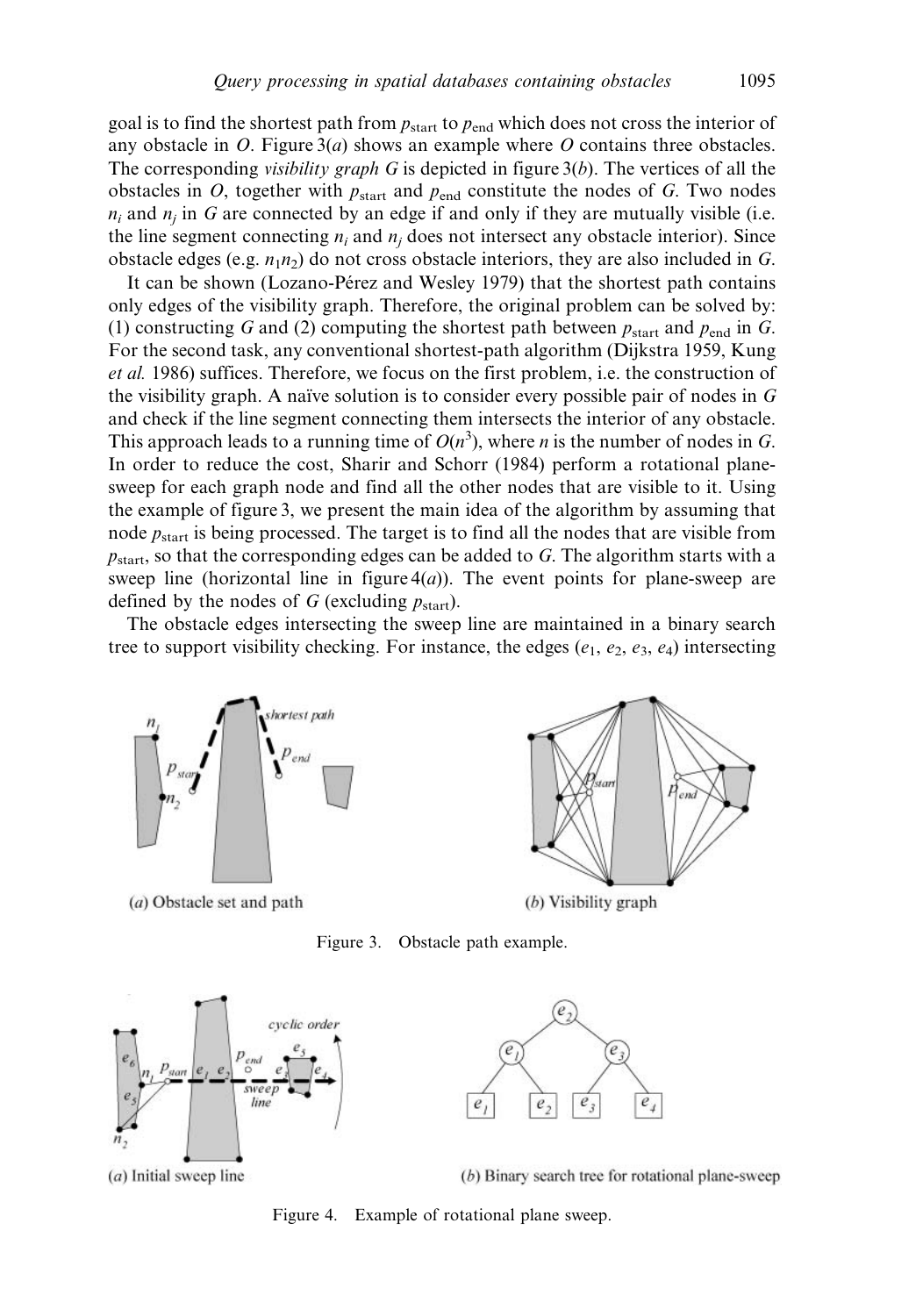the initial position of the sweep line are stored in the tree of figure  $4(b)$ , according to their distance from  $p_{\text{start}}$ , e.g. those that are farther than  $e_2$  are stored in the right subtree of the root, and those with a distance smaller or equal (to  $p_{start}$ ) in the left subtree. The nodes are sorted according to their cyclic (counter-clockwise) order around  $p_{\text{start}}$  and considered in this order. When a node *n* is encountered, the algorithm performs the following operations: (1) it searches the tree to determine if  $n$ is visible from  $p_{start}$  (i.e. whether the distance between  $p_{start}$  and n is smaller or equal to the distances between  $p_{start}$  and all the edges currently in the tree); if yes, it adds an edge  $p_{\text{start}}$  to G; (2) it inserts to the tree the incident edges (of *n*) that lie on the counter-clockwise side of the half-line  $p_{start}$ , and (3) it removes from the tree the incident edges that lie on the clockwise side of  $p_{start}$  (such edges cannot obstruct any node that will be considered after  $n$ ). The sorting and the plane-sweep for each node take a time of  $O(n \log n)$ . Since the process has to be repeated for all nodes, the total cost is  $O(n^2 \log n)$ .

Subsequent techniques for visibility graph construction involve sophisticated data structures and algorithms, which are mostly of theoretical interest. The worst case optimal algorithm (Welzl 1985, Asano et al. 1986) performs a rotational plane-sweep for all the vertices simultaneously and runs in  $O(n^2)$  time. The optimal output-sensitive approaches (Ghosh and Mount 1987, Rivière 1995, Pocchiola and Vegter 1996) have a running time of  $O(m + n \log n)$ , where m is the number of edges in G. If all obstacles are convex, it is sufficient to consider the *tangent visibility graph* (Pocchiola and Vegter 1995), which contains only the edges that are tangent to two obstacles.

### 2.4 Discussion

In the rest of the paper, we utilize several of these findings for efficient query processing. First, the Euclidean lower-bound property also holds in the presence of obstacles, since the Euclidean distance is always smaller than or equal to the obstructed distance. Thus, the algorithms of section 2.1 can be used to return a set of candidate entities, which includes the actual output as well as a set of *false hits*. This is similar to the Euclidean restriction framework for spatial networks, discussed in section 2.2. The difference is that now we have to compute the obstructed (as opposed to network) distances of the candidate entities. Although we take advantage of visibility graphs to facilitate obstructed distance computation, in our case it is not feasible to maintain in memory the complete graph due to the extreme space requirements for real spatial datasets. Furthermore, pre-materialization is unsuitable for updates in the obstacle or entity datasets. Instead, we construct visibility graphs online, taking into account only the obstacles and the entities relevant to the query. In this way, updates in individual datasets can be handled efficiently, new datasets can be incorporated in the system easily (as new information becomes available), and the visibility graph is kept small (so that distance computations are minimized).

### 3. Obstacle range query

Given a set of obstacles O, a set of entities P, a query point q and a range  $e$ , an obstacle range  $(OR)$  query returns all the objects of P that are within obstructed distance e from q. The OR algorithm processes such a query as follows: (1) it first retrieves the set P' of candidate entities that are within Euclidean distance  $e$  (from  $q$ ) using a conventional range query on the R-tree of  $P$ ; (2) it finds the set  $O'$  of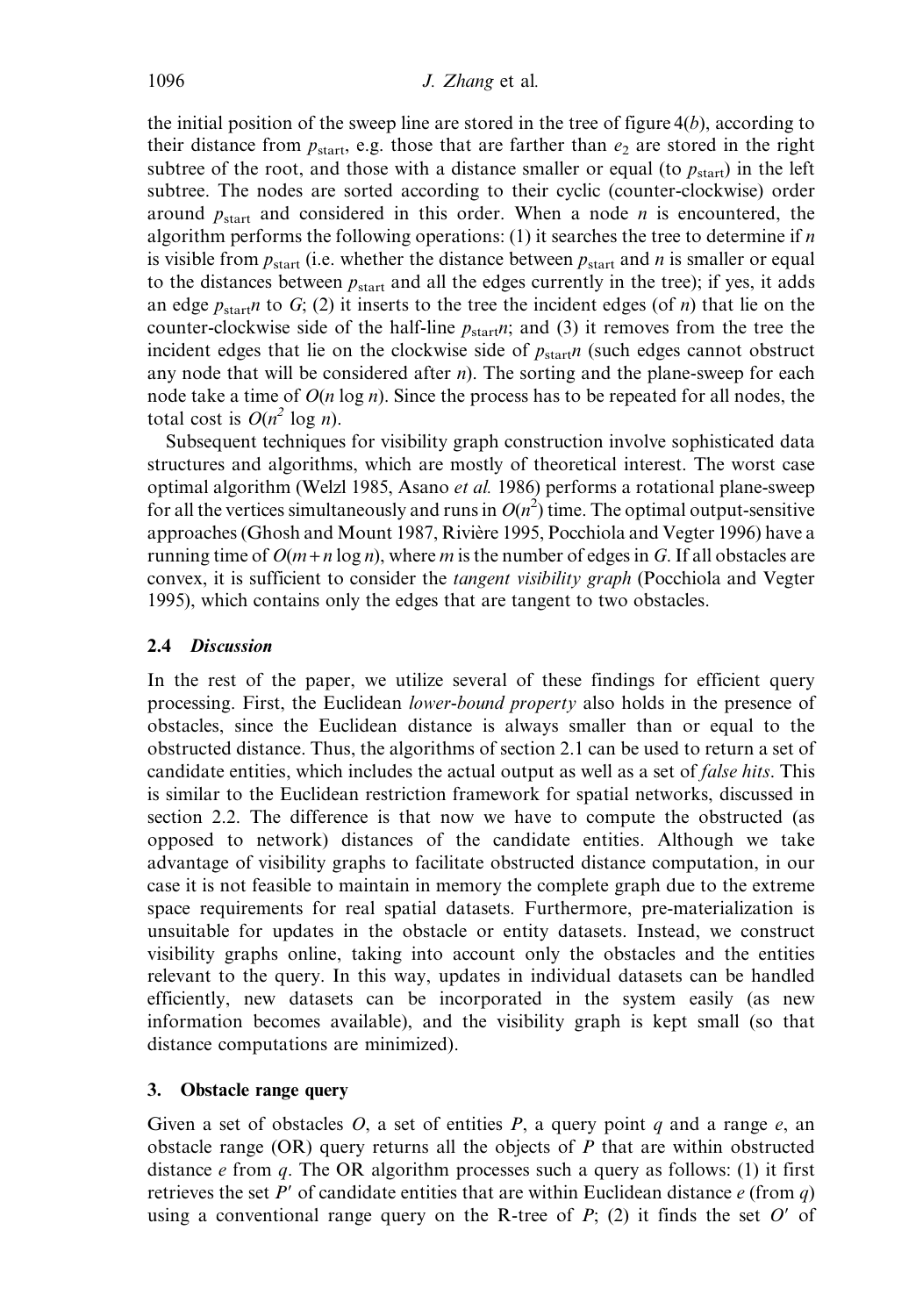obstacles that are relevant to the query; (3) it builds a local visibility graph  $G'$ containing the elements of  $P'$  and  $O'$ ; (4) it removes false hits from  $P'$  by evaluating the obstructed distance for each candidate object using  $G'$ .

Consider the example OR query q (with  $e=6$ ) in figure 5(a), where the shaded areas represent obstacles and points correspond to entities. Clearly, the set  $P'$  of entities intersecting the disk  $C$  centred at  $q$  with radius  $e$  constitutes a superset of the query result. In order to remove the false hits, we need to retrieve the relevant obstacles. A crucial observation is that only the obstacles intersecting  $C$  may influence the result. By the Euclidean lower-bound property, any path that starts from q and ends at any vertex of an obstacle that lies outside  $C$  (e.g. curve in figure  $5(a)$ ) has a length larger than the range e. Therefore, it is safe to exclude the obstacle  $(o_4)$  from the visibility graph. Thus, the set O' of relevant obstacles can be found using a range query (centred at q with radius  $e$ ) on the R-tree of O. The local visibility graph G' for the example of figure  $5(a)$  is shown in figure  $5(b)$ . For constructing the graph, we use the algorithm of (Sharir and Schorr 1984), without tangent simplification.

The final step evaluates the obstructed distance between  $q$  and each candidate. In order to minimize the computation cost, OR expands the graph around the query point  $q$  only once for all candidate points using a traversal method similar to that employed by Dijkstra's algorithm (Dijkstra 1959). Specifically, OR maintains a priority queue O, which initially contains the neighbours of q (i.e.  $n_1$  to  $n_4$  in figure  $5(b)$ ) sorted by their obstructed distance. Since these neighbours are directly connected to q, the obstructed distance  $d_{\Omega}(n_i,q)$ ,  $1 \le i \le 4$ , equals the Euclidean distance  $d_E(n_i,q)$ . The first node  $(n_1)$  is de-queued and inserted into a set of visited nodes V. For each unvisited neighbour  $n_x$  of  $n_1$  (i.e.  $n_x \notin V$ ),  $d_0(n_x,q)$  is computed, using  $n_1$  as an intermediate node, i.e.  $d_0(n_x,q) = d_0(n_1,q) + d_E(n_x,n_1)$ . If  $d_0(n_x,q) \leq e, n_x$ is inserted in Q. Figure 6 illustrates the OR algorithm.

Note that it is possible for a node to appear multiple times in  $Q$ , if it is found through different paths. For instance, in figure  $5(b)$ ,  $n_2$  may be re-inserted after visiting  $n_1$ . Duplicate elimination is performed during the de-queuing process, i.e. a node is visited only the first time that it is de-queued (with the smallest distance from q). Subsequent visits are avoided by checking the contents of  $V$  (set of already visited nodes). When the de-queued node is an entity, it is reported and removed from  $P'$ . The algorithm terminates when the queue or  $P'$  is empty.



Figure 5. Example of obstacle-range query.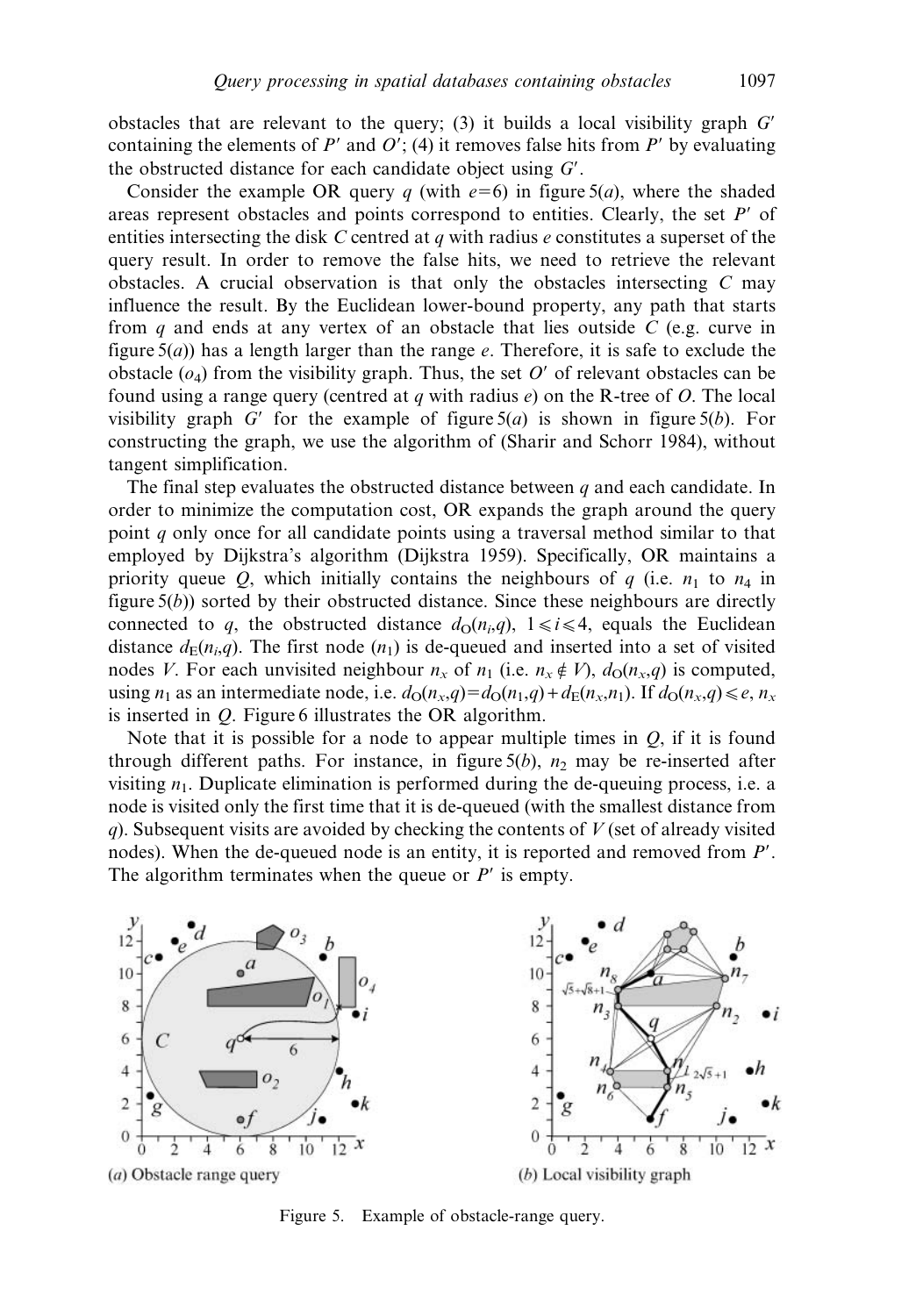**Algorithm OR** $(RT_P, RT_O, q, e)$ /\*  $RT_P$  is the entity R-tree,  $RT_O$  is the obstacle R-tree, q is the query point, e is the query range \*/  $P'$  = Euclidean range(*RT<sub>P</sub>, q, e*) // get qualifying entities O' = Euclidean\_range( $RT_O$ , q, e) // get relevant obstacles  $G'$  = build visibility graph $(q, P', O')$  // algorithm of (Sharir et al.1984)  $V = \emptyset$ ;  $R = \emptyset$  // V is the set of visited nodes, R is the result insert  $\leq q$ , 0 into Q while  $Q$  and  $P'$  are both non-empty de-queue  $\leq n$ ,  $d_0(n,q)$  from  $Q \mathbin{/\!/} n$  has the minimum  $d_0(n,q)$ if  $n \notin V$  // n is an unvisited node if  $n \in P'$  // n is an unreported entity  $R = R \cup \{n\}; P' = P' - \{n\}$ for each neighbour node  $n_x$  of n if  $(n_x \notin V)$  $d_O(n_x,q) = d_O(n,q) + d_E(n,n_x)$ if  $(d_O(n_x,q) \leq e)$ insert  $\langle n_x, d_O(n_x, q) \rangle$  into Q  $V = V \cup n$ return  $R / R$  is the set of objects within obstructed distance e from q **End OR** 



#### 4. Obstacle nearest-neighbour query

Given a query point q, an obstacle set O and an entity set P, an obstacle nearestneighbour (ONN) query returns the  $k$  objects of  $P$  that have the smallest obstructed distances from q. Assuming, for simplicity, the retrieval of a single neighbour  $(k=1)$ in figure 7, we illustrate the general idea of ONN algorithm before going into detail. First, the Euclidean nearest neighbour of q (object a) is retrieved from P using an incremental algorithm (e.g. Hjaltason and Samet 1999 in section 2.1), and  $d<sub>O</sub>(a,q)$  is computed. Due to the Euclidean lower-bound property, objects with a potentially smaller obstructed distance than a should be within Euclidean distance  $d_{\text{Emax}}=d_{\text{O}}(a,q)$ . Then, the next Euclidean neighbour (f) within the  $d_{\text{Emax}}$  range is retrieved, and its obstructed distance is computed. Since  $d_0(f,q) < d_0(a,q)$ , f becomes the current NN, and  $d_{\text{Emax}}$  is updated to  $d_{\text{O}}(f,q)$  (i.e.  $d_{\text{Emax}}$  continuously shrinks).



Figure 7. Example of obstacle nearest-neighbour query.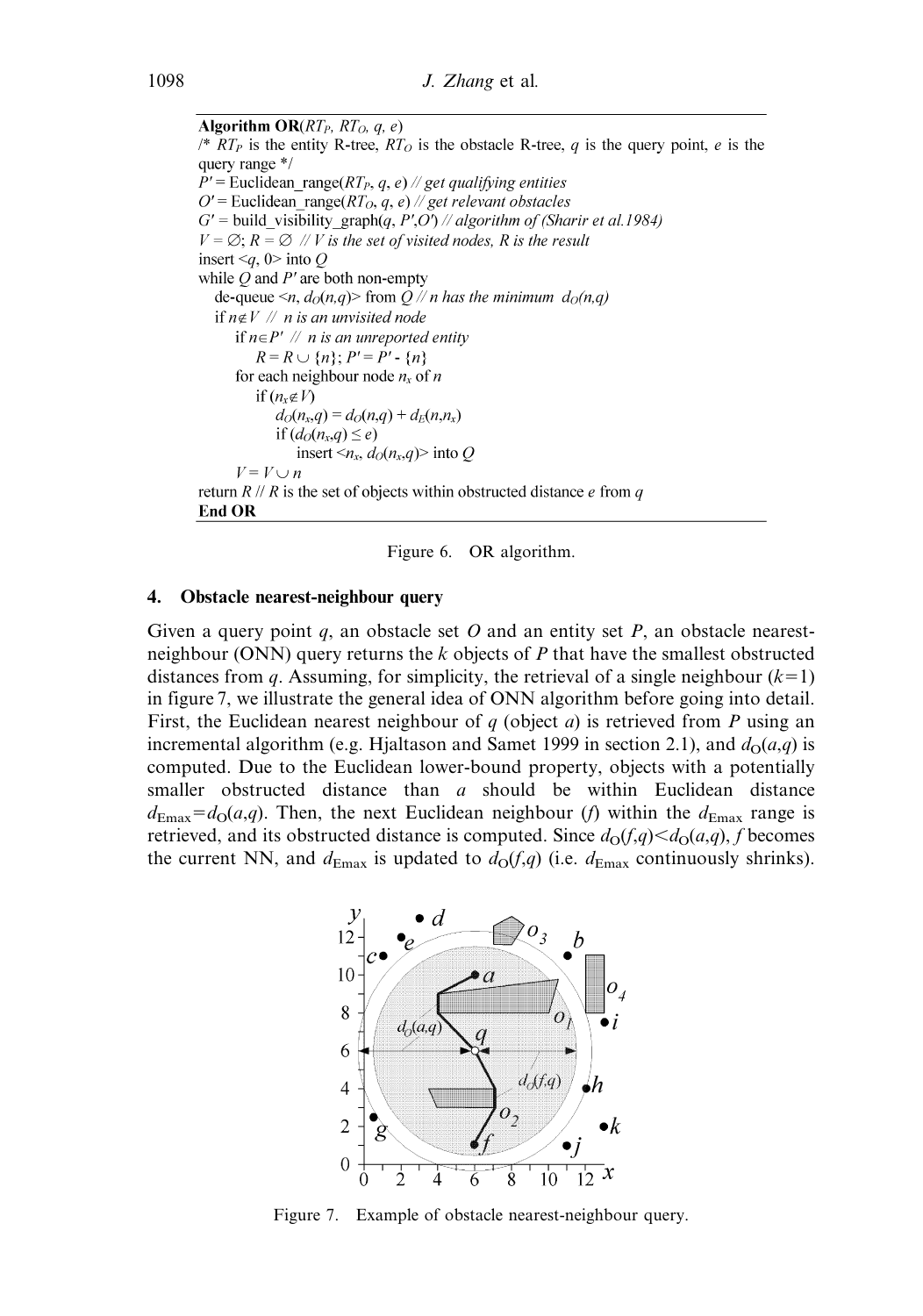The algorithm terminates when there is no Euclidean nearest neighbour within the  $d_{\text{Emax}}$  range.

It remains to clarify the obstructed distance computation. Consider, for instance, figure 8 where the Euclidean NN of q is point p. In order to compute  $d_0(p,q)$ , we first retrieve the obstacles  $o_1$ ,  $o_2$  within the range  $d_F(p,q)$  and build an initial visibility graph that contains  $o_1$ ,  $o_2$ , p, and q. A provisional distance  $d_{\Omega}(p,q)$  is computed using a shortest-path algorithm (we apply Dijkstra's algorithm). The problem is that the graph is not sufficient for the actual distance, since there may be obstacles  $(o_3,$  $o_4$ ) outside the range that obstruct the shortest path from q to p.

In order to find such obstacles, we perform a second Euclidean range query on the obstacle R-tree using  $d_{\Omega}(p,q)$  (i.e. the large circle in figure 8). The new obstacles  $o_3$ and  $o_4$  are added to the visibility graph, and the obstructed distance  $d_{\Omega}(p,q)$  is computed again. The process has to be repeated, since there may be another obstacle  $(o<sub>5</sub>)$  outside the range  $d_{\Omega}(p,q)$  that intersects the new shortest path from q to p. The termination condition is that there are no new obstacles in the last range, or equivalently, the shortest path remains the same in two subsequent iterations, meaning that the last set of added obstacles does not affect  $d_{\Omega}(p,q)$  (note that the obstructed distance can only increase in two subsequent iterations as new obstacles are discovered). The pseudo-code of the algorithm is shown in figure 9. The initial visibility graph  $G'$ , passed as a parameter, contains p, q, and the obstacles in the Euclidean range  $d_E(p,q)$ .



Figure 8. Example of obstructed-distance computation.

Algorithm compute obstructed distance( $G'$ ,  $p$ ,  $q$ ) /\* G' is the initial visibility graph, p and q are the two input points  $*/$  $d_O(p,q)$ = shortest path dist(G', p, q)  $O'$  = set of vertices in G'  $O_{\text{new}}$  Euclidean range(RT<sub>O</sub>, q,  $d_O(p,q)$ ) while  $(O' \subset O_{\text{new}})$  // repeat condition for each obstacle  $o$  in  $O_{\text{new}} - O'$ add obstacle $(o, G')$  $d_O(p,q)$ = shortest path dist $(p,q,G')$  $O' = O_{\text{new}}$  $O_{\text{new}}$  = Euclidean\_range( $RT_O$ , q,  $d_O(p,q)$ ) return  $d_O(p,q)$  //  $d_O(p,q)$  is the obstructed distance between p and q End compute\_obstructed\_distance

Figure 9. Obstructed-distance computation.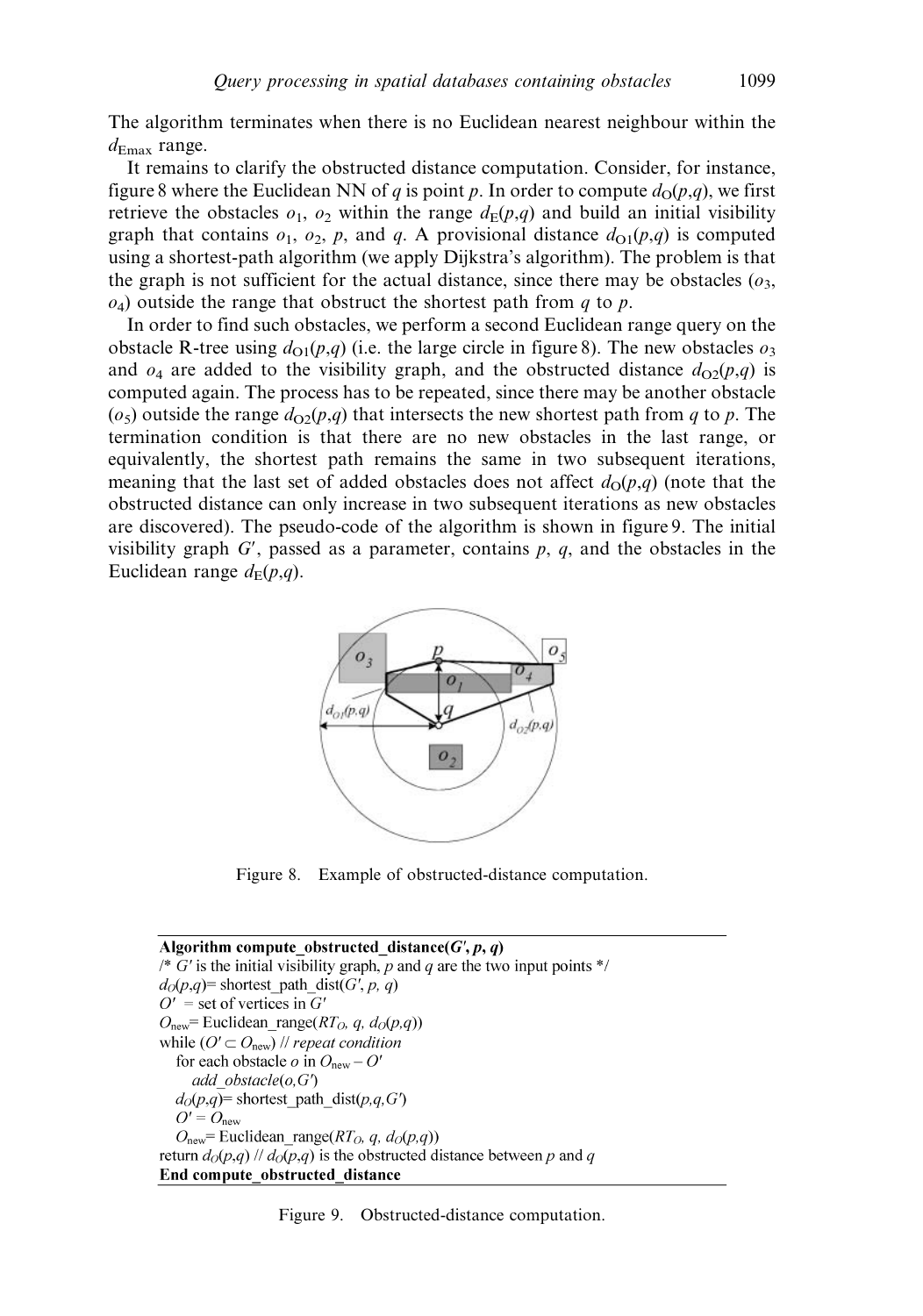The final remark concerns the dynamic maintenance of the visibility graph in main memory. The following basic operations are implemented, to avoid re-building the graph from scratch for each new computation:

- $\bullet$  *Add obstacle(o,G')* is used by the algorithm of figure 9 for incorporating new obstacles in the graph. It adds all the vertices of  $\sigma$  to  $G'$  as nodes and creates new edges accordingly. It removes existing edges that cross the interior of o.
- $\bullet$  *Add entity(p,G')* incorporates a new point in an existing graph. If, for instance, in the example of figure 8, we want the two nearest neighbours, we reuse the graph that we constructed for the 1st NN to compute the distance of the second one. The operation adds  $p$  to  $G'$  and creates edges connecting it with the visible nodes in  $G'$ .
- Delete\_entity( $p, G'$ ) is used to remove entities for which the distance computations have been completed.
- $\bullet$  *Add obstacle* performs a rotational plane-sweep for each vertex of  $\sigma$  and adds the corresponding edges to  $G'$ . A list of all obstacles in  $G'$  is maintained to facilitate the sweep process. Existing edges that cross the interior of  $\rho$  are removed by an intersection check. Add entity is supported by performing a rotational plane-sweep for the newly added node to reveal all its edges. The delete entity operation just removes  $p$  and its incident edges.

Figure 10 illustrates the complete algorithm for retrieval of  $k \geq 1$ ) nearest neighbours. The k Euclidean NNs are first obtained using the entity R-tree, sorted in ascending order of their obstructed distance to q, and  $d_{\text{Emax}}$  is set to the distance of the kth point. Similar to the single NN case, the subsequent Euclidean neighbours are retrieved incrementally while maintaining the k (obstructed) NNs and  $d_{\text{Emax}}$ 

```
Algorithm ONN(RT_P, RT_O, q, k)/* RT_P is the entity R-tree, RT_O is the obstacle R-tree, q is the query, k is number of
NN requested */
R = \emptyset // R is the result
P' = Euclidean NN(RT<sub>P</sub>, q, k);
O' = Euclidean range(RT_O, q, d(p_k, q)) //p_k is farthest Euclidean NN
G' = build visibility graph(q, P', O')for each entity p_i in P'
  d_O(p_i,q)=compute obstructed distance(G',p<sub>i</sub>,q) //see Figure 9
  delete entity(p_i, G')sort P' in ascending order of d_O(p_i,q) and insert into R
d_{\text{Emax}} = d_O(p_k, q) // p_k is the farthest NN
repeat
(p,d_E(p,q))=next Euclidean NN(RT<sub>P</sub>, q);
add entity(p, G')d_O(p,q)=compute obstructed distance(G',p,q)
delete entity(p, G')if (d_O(p,q) < d_O(p_k,q)) // p is closer than the k^{\text{th}} NN
    R=R - \{p_k\}insert p in R so that R remains sorted by d_0d_{\text{Emax}} = d_O(p_k, q) // update the Euclidean threshold
until d_E(p,q) \geq d_{\text{Emax}}return R \, || \, R is the set of k-nearest neighbours to q
End ONN
```
Figure 10. ONN algorithm.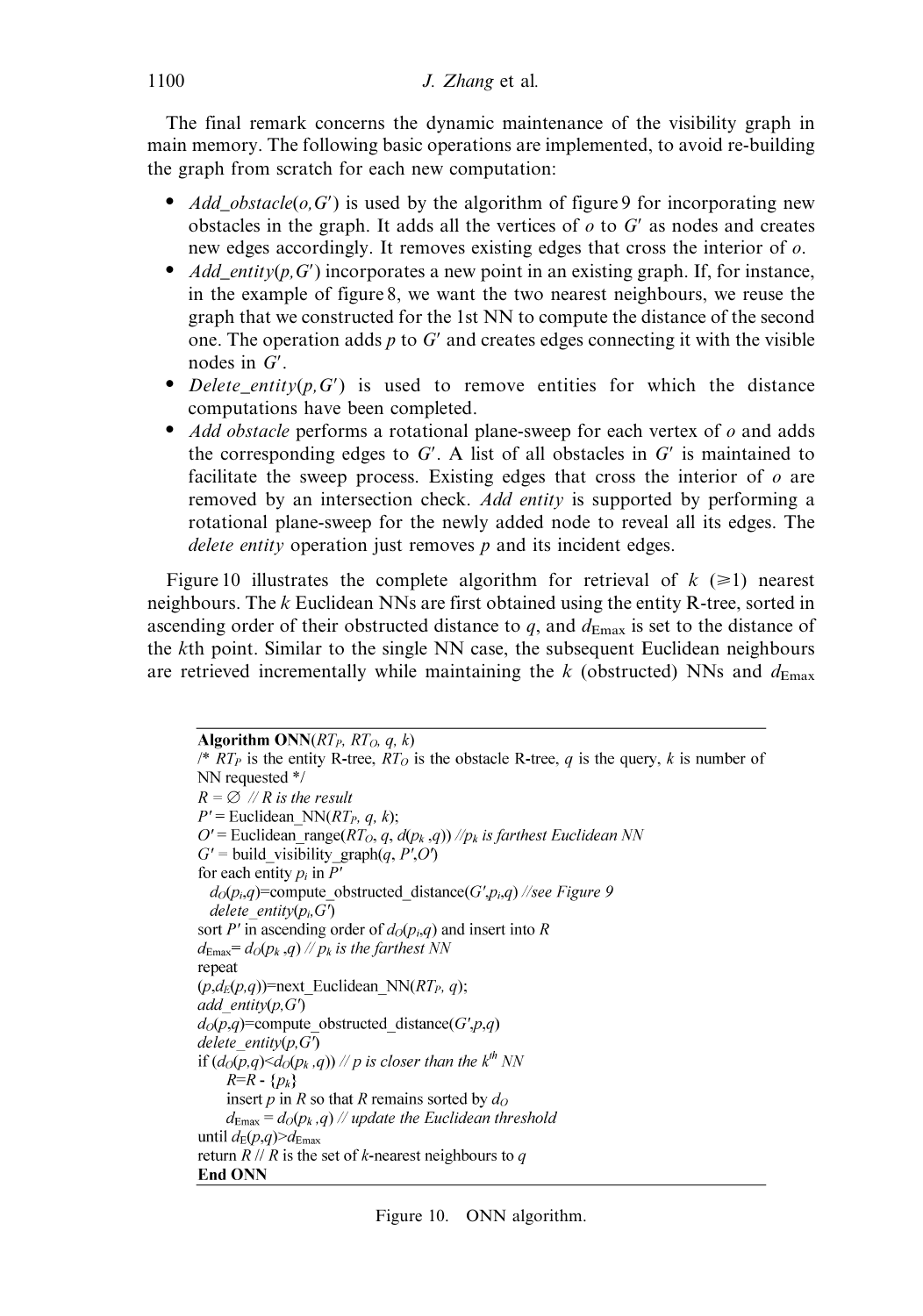(except that  $d_{\text{Emax}}$  equals the obstructed distance of the kth neighbour), until the next Euclidean NN has a larger Euclidean distance than  $d_{\text{Emax}}$ .

#### 5. Obstacle e-distance join

Given an obstacle set O, two entity datasets S, T and a value  $e$ , an obstacle  $e$ distance join (ODJ) returns all entity pairs  $(s,t)$ ,  $s \in S$ ,  $t \in T$  such that  $d_0(s,t) \leq e$ . Based on the Euclidean lower-bound property, the ODJ algorithm processes an obstacle e-distance join as follows: (1) it performs an Euclidean e-distance join on the R-trees of S and T to retrieve entity pairs  $(s,t)$  with  $d_E(s,t)\leq e$ ; (2) it evaluates  $d<sub>O</sub>(s,t)$  for each candidate pair (s,t) and removes false hits. The R-tree join algorithm (Brinkhoff *et al.* 1993) (see section 2.1) is applied for step (1). For step (2), we use the obstructed distance computation algorithm of figure 9.

Observe that although the number of distance computations equals the cardinality of the Euclidean join, the number of applications of the algorithm can be significantly smaller. Consider, for instance, that the Euclidean join retrieves five pairs:  $(s_1, t_1)$ ,  $(s_1, t_2)$ ,  $(s_1, t_3)$ ,  $(s_2, t_1)$ ,  $(s_2, t_4)$ , requiring five obstructed distance computations. However, there are only two objects  $s_1$ ,  $s_2 \in S$  participating in the candidate pairs, implying that all five distances can be computed by building only two visibility graphs around  $s_1$  and  $s_2$ . Based on this observation, ODJ counts the number of distinct objects from S and T in the candidate pairs. The dataset with the smallest count is used to provide the 'seeds' for visibility graphs. Let  $\ddot{o}$  be the set of points of the 'seed' dataset that appear in the Euclidean join result (i.e. in the above example  $Q = \{s_1, s_2\}$ . Similarly, P is the set of points of the second dataset that appear in the result (i.e.  $P = \{t_1, t_2, t_3, t_4\}$ ). The problem can then be converted to: for each  $q \in Q$  and a set  $P' \subset P$  of candidates (paired with q in the Euclidean join), find the objects of  $P'$  that are within obstructed distance e from q. This process corresponds to the false-hit elimination part of the obstacle range query and can be processed by an algorithm similar to OR (figure 6). To exploit spatial locality between subsequent accesses to the obstacle R-tree (needed to retrieve the obstacles for the visibility graph for each range), ODJ sorts and processes the seeds by their Hilbert order (see Bially 1969). The pseudo-code of the algorithm is shown in figure 11.

#### 6. Obstacle closest-pair query

Given an obstacle set O, two entity datasets S, T, and a value  $k \ge 1$ , an obstacle closest-pair (OCP) query retrieves the k entity pairs  $(s, t)$ ,  $s \in S$ ,  $t \in T$ , that have the

Algorithm ODJ(RTs, RTr, RTo, e) /\*  $RT_s$  and  $RT_T$  is the entity R-trees,  $RT_O$  is the obstacle R-tree, e is the query range \*/  $R = \emptyset$  $Rjoin-res = Euclidean distance join(RT<sub>S</sub>, RT<sub>T</sub>, e)$ compute  $Q$  and  $P$ sort O according to Hilbert order for each object  $q \in Q$  $P'$  = set of objects  $\in$  P that appear with q in Rioin-res  $O'$  = Euclidean range( $RT_O$ , q, e) // get relevant obstacles  $R' = OR(P', O', q, e)$  // eliminate false hits  $R = R \cup \{ \leq q, r > r \in R' \}$ return  $R / / R$  is the set of result object pairs End ODJ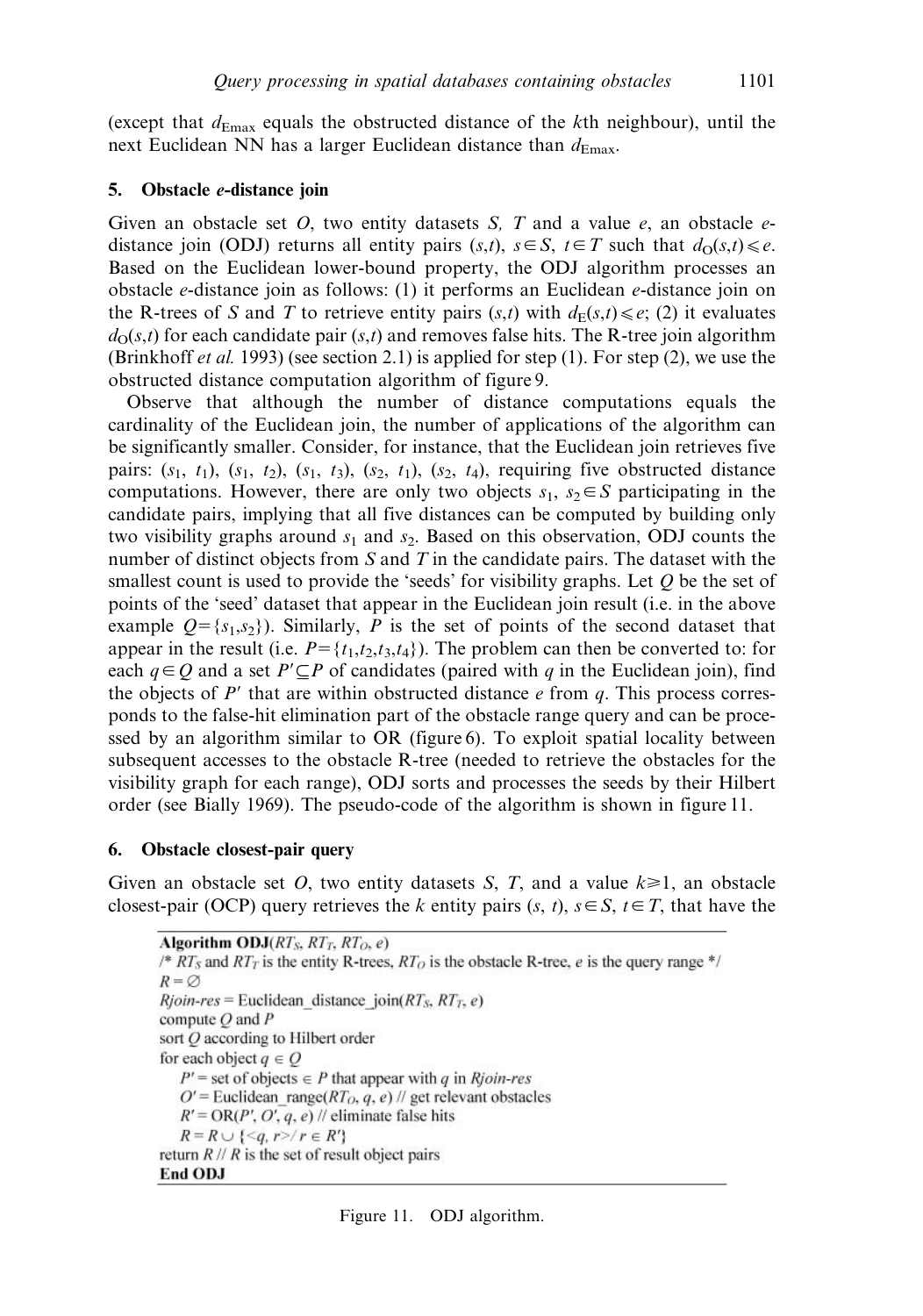smallest  $d<sub>O</sub>(s, t)$ . The OCP algorithm employs an approach similar to ONN. Assuming for example, that only the (single) closest pair is requested, OCP: (1) performs an incremental closest pair query (Corral et al. 2000) on the entity R-trees of S and T, and retrieves the Euclidean closest pair  $(s,t)$ ; (2) evaluates  $d<sub>O</sub>(s,t)$  and uses it as a bound  $d_{\text{Emax}}$  for Euclidean closest-pairs search; (3) obtains the next closest pair (within Euclidean distance  $d_{\text{Emax}}$ ), evaluates its obstructed distance and updates the result and  $d_{\text{Emax}}$  if necessary; (4) repeats step (3) until the incremental search for pairs exceeds  $d_{\text{Emax}}$ .

Figure 12 shows the OCP algorithm for retrieval of  $k$  closest pairs. In particular, OCP first finds the k Euclidean pairs, evaluates their obstructed distances, and treats the maximum distance as  $d_{\text{Emax}}$ . Subsequent candidate pairs are retrieved incrementally, continuously updating the result and  $d_{\text{Emax}}$  until no pairs are found within the  $d_{\text{Emax}}$  bound. Note that the algorithm (and ONN presented in section 4) is not suitable for *incremental* processing, where the value of  $k$  is not set in advance. Such a situation may occur if a user just browses through the results of a closest pair query (in increasing order of pair distances), without a pre-defined termination condition. Another scenario where incremental processing is useful concerns complex queries: 'find the city with more than 1 M residents, which is closest to a nuclear factory'. The output of the top-1 CP may not qualify the population constraint, in which case the algorithm has to continue reporting results until the condition is satisfied.

In order to process incremental queries, we propose a variation of the OCP algorithm, called iOCP (for incremental), shown in figure 13. When an Euclidean CP  $(s, t)$  is obtained, its obstructed distance  $d<sub>O</sub>(s, t)$  is computed, and the entry  $\leq (s, t)$ ,  $d<sub>O</sub>(s, t)$  is inserted into a queue Q. The observation is that all the pairs  $(s<sub>i</sub>, t<sub>i</sub>)$  in Q such that  $d_{\Omega}(s_i, t_i) \le d_E(s, t)$ , can be immediately reported, since no subsequent Euclidean CP can lead to a lower obstructed distance. The same methodology can be applied for deriving an incremental version of ONN.

### 7. Obstacle distance semi-join

Given an obstacle set O and two entity datasets  $S$  and  $T$ , an obstacle distance semijoin (ODS) returns for each point  $s \in S$  its obstacle NN  $t \in T$ . A real-world query of

```
Algorithm OCP(RT_S, RT_T, RT_O, k)
/* RT_S and RT_T is the entity R-trees, RT_O is the obstacle R-tree, k is the number of
pairs requested */
\{(s_1, t_1), \ldots, (s_k, t_k)\}\ = Euclidean CP(RT<sub>S</sub>, RT<sub>T</sub>, k)
sort (s_i, t_i) in ascending order of their d_O(s_i, t_i)d_{\text{Emax}} = d_O(s_k, t_k)repeat
   (s', t') = next Euclidean CP(RT<sub>S</sub>, RT<sub>T</sub>)
   d_O(s', t') = compute obstructed distance(G', s', t')
   if (d_O(s', t') \leq d_{\text{Emax}})delete (s_k, t_k) from \{(s_1, t_1), \ldots, (s_k, t_k)\}\ and insert (s', t') in it, so that it remains
sorted by d_0d_{\text{Emax}} = d_O(s_k, t_k)until d_E(s', t') > d_{\text{Emax}}return \{(s_1, t_1), \ldots, (s_k, t_k)\}\End OCP
```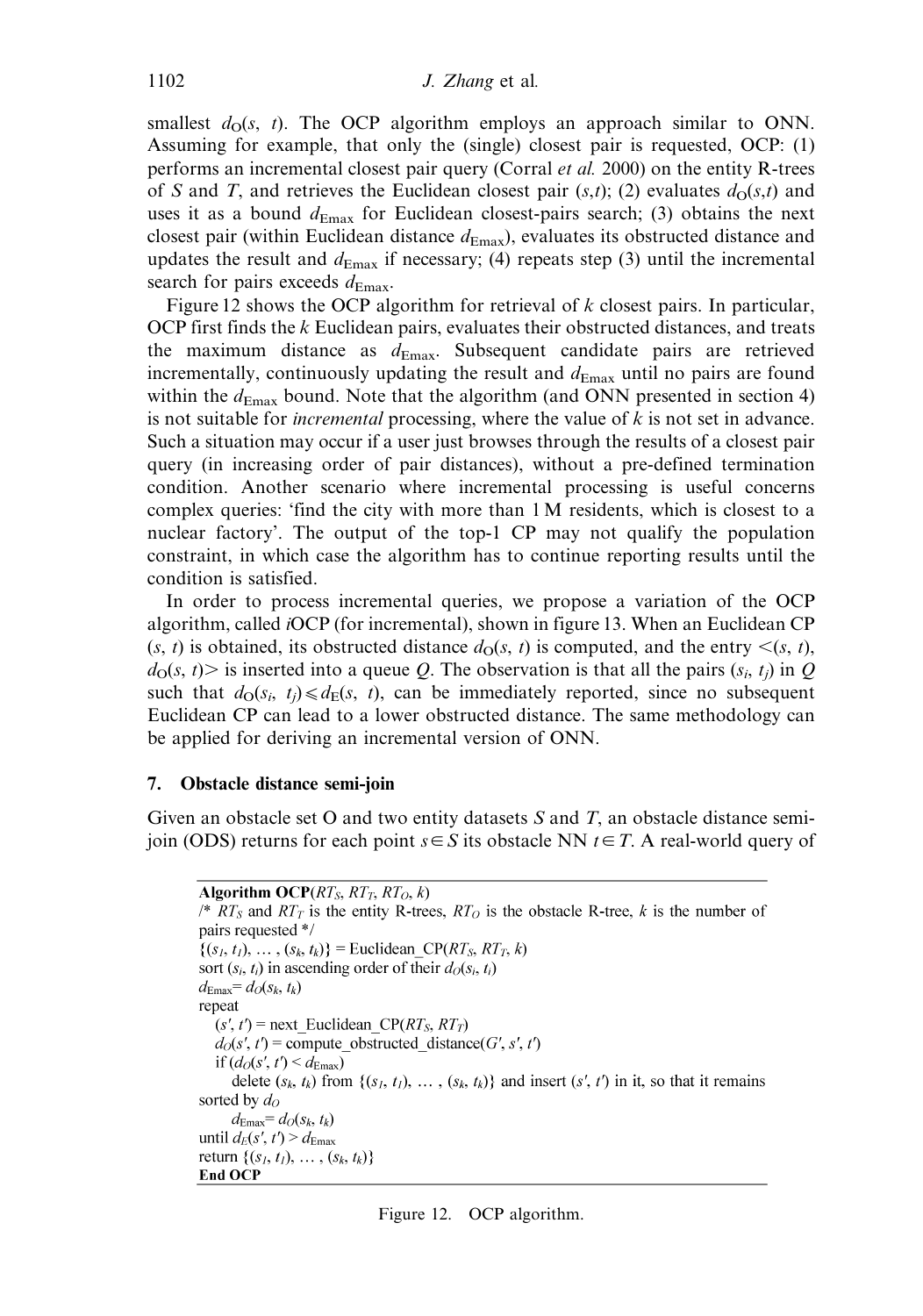Algorithm *iOCP* $(RT<sub>S</sub>, RT<sub>T</sub>, RT<sub>O</sub>, TC)$  $\sqrt{*}$   $RT_S$  and  $RT_T$  is the entity R-trees,  $RT_O$  is the obstacle R-tree, TC is the termination condition \*/ repeat  $(s, t)$  = next Euclidean CP(RT<sub>S</sub>, RT<sub>T</sub>)  $d_O(s, t)$  = compute obstructed distance(s, t) insert <  $(s, t)$ ,  $d_O(s, t)$  into O for each  $(s_i, t_i)$  such that  $d_O(s_i, t_i) \leq d_E(s, t)$ de-heap  $\leq (s_i, t_i)$ ,  $d_O(s_i, t_i)$  from O report  $\leq (s_i, t_i), d_O(s_i, t_i)$ until  $TC$ return End iOCP

### Figure 13. iOCP algorithm.

this form could be: 'for each hotel in a city, find the closest cinema in terms of (obstructed) walking distance'. As discussed in section 2.1, two algorithms can be used to process Euclidean distance semi-joins: the first performs a NN query in T for each object in S, and the second algorithm outputs closest pairs incrementally, until the NN for each entity in S is found. Both approaches can be adapted in our case, by simply replacing the Euclidean with the obstructed distance metric. The problem of the second approach is that subsequent pairs reported by the iOCP algorithm do not exhibit locality, and therefore, the local visibility graph for each pair has to be computed from scratch. Furthermore, when the obstructed distance between some points in S and their NN is large (due to different data distributions), a high percentage of the total number of pairs in  $S \times T$  must be reported (by *iOCP*) before the query result is complete.

Instead, we adopt the first approach, i.e. we perform |S| ONN queries, but reuse the already computed visibility graphs. In order to achieve locality, we (1) sequentially process all objects of the same leaf node of S sorted by their Hilbert value and (2) consider leaf nodes according to the Hilbert value of their centroids. In this way, entities that are close in space are processed immediately after each other using visibility graphs with many common components. Furthermore, external sorting of S is avoided, since the Hilbert value of leaf nodes can be obtained by traversing the tree, but stopping above the leaf level. The Hilbert values of actual objects are obtained when the corresponding leaf node is loaded.

The next question is how to effectively update the visibility graph and at the same time not exceed the available memory space. When new obstacles or entities have to be included in the visibility graph, we use the *add\_obstacle* and *add\_entity* functions discussed in section 4. If the updated graph does not fit in memory, we evict a sufficient number of entities (of  $T$ ) and obstacles, starting with the farthest ones (in terms of obstructed distance) from the current entity  $s \in S$  being processed. If these entities or obstacles are needed for future computations, they are reloaded. After the processing of an entity s terminates, s is removed from the graph with all the edges associated with it (we use the function *delete\_entity*, as presented in section 4). The algorithm for visibility graph updating (VGU) is shown in figure 14.

The ODS algorithm is a transformed version of the ONN presented in section 4, which, instead of building a new visibility graph, applies VGU to augment the graph of the previously processed point. Owing to the expected high locality of subsequent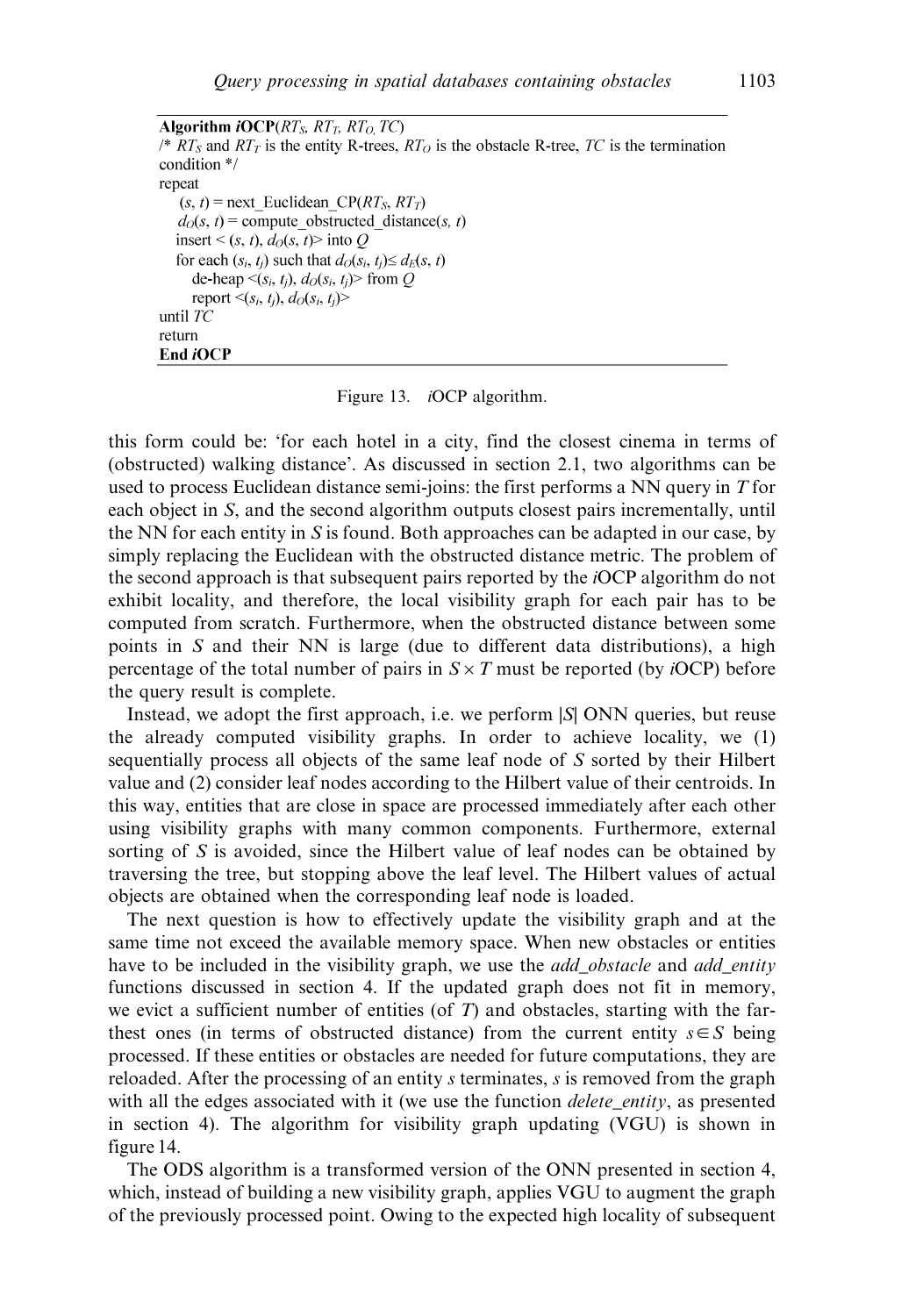**Algorithm VGU** $(G', O_{\text{new}}, T_{\text{new}}, s)$ /\*  $G'$  is the current Visibility Graph,  $O_{\text{new}}$  and  $T_{\text{new}}$  are the obstacle and entity sets to be included in G' ( $O_{\text{new}}\subset O$ ,  $T_{\text{new}}\subset T$ ), s is the query point  $(s \in S)$ <sup>\*/</sup>  $V =$  set of vertices in G' add entity(s,  $G$ ); for each new obstacle  $o \in O_{\text{new}} - V$  that must be included in G' if there is not enough space in memory evict obstacles and/or entities with the highest  $d_0$  from s, to free up sufficient space for the newcomer; add obstacle $(o, G)$ ; for each  $t \in T_{\text{new}} - V$ if there is not enough space in memory evict obstacles and/or entities with the highest  $d_0$  from s, to free up sufficient space for newcomer; add entity $(t, G')$ ; return  $G'/\sqrt{G'}$  is the updated Visibility Graph **End VGU** 

Figure 14. VGU algorithm.

entities (achieved by the application of Hilbert order in the R-tree nodes), the graph update operations are minimized.

### 8. Experiments

In this section, we experimentally evaluate the CPU time and I/O cost of the proposed algorithms, using a Pentium III 733 MHz PC. We employ  $R^*$ -trees (Becker *et al.*) 1990), assuming a page size of 4K (resulting in a node capacity of 204 entries) and an LRU buffer that accommodates 10% of each R-tree participating in the experiments. The obstacle dataset contains  $|O|=131 461$  rectangles, representing the MBRs of streets in Los Angeles (see Penn State University Libraries) (but as discussed in the previous sections, our methods support arbitrary polygons). To control the density of the entities, the entity datasets are synthetic, with cardinalities ranging from  $0.01 \cdot |O|$ to  $10$ . The distribution of the entities follows the obstacle distribution; the entities are allowed to lie on the boundaries of the obstacles but not in their interior. For the performance evaluation of the range and nearest-neighbour algorithms, we execute workloads of 200 queries, which also follow the obstacle distribution.

### 8.1. Range queries

First, we present our experimental results on obstacle range queries. Figure  $15(a)$ and (b) show the performance of the OR algorithm in terms of I/O cost and CPU time, as functions of  $|P||O|$  (i.e. the ratio of entity to obstacle dataset cardinalities), fixing the query range e to 0.1% of the data universe side length. The I/O cost for entity retrieval increases with  $|P||Q|$  because the nodes that lie within the (fixed) range  $e$  in the entity R-tree grow with  $|P|$ . However, the page accesses for obstacle retrieval remain stable, since the number of obstacles that participate in the distance computations (i.e. those intersecting the range) is independent of the entity dataset cardinality. The CPU time grows rapidly with  $|P|/|O|$ , because the visibility graph construction cost is  $O(n^2 \log n)$ , and the value of *n* increases linearly with the number of entities in the range (note the logarithmic scale for CPU cost).

Figure 16 depicts the performance of OR as a function of e, given  $|P|=|O|$ . The I/O cost increases quadratically with  $e$  because the number of objects and nodes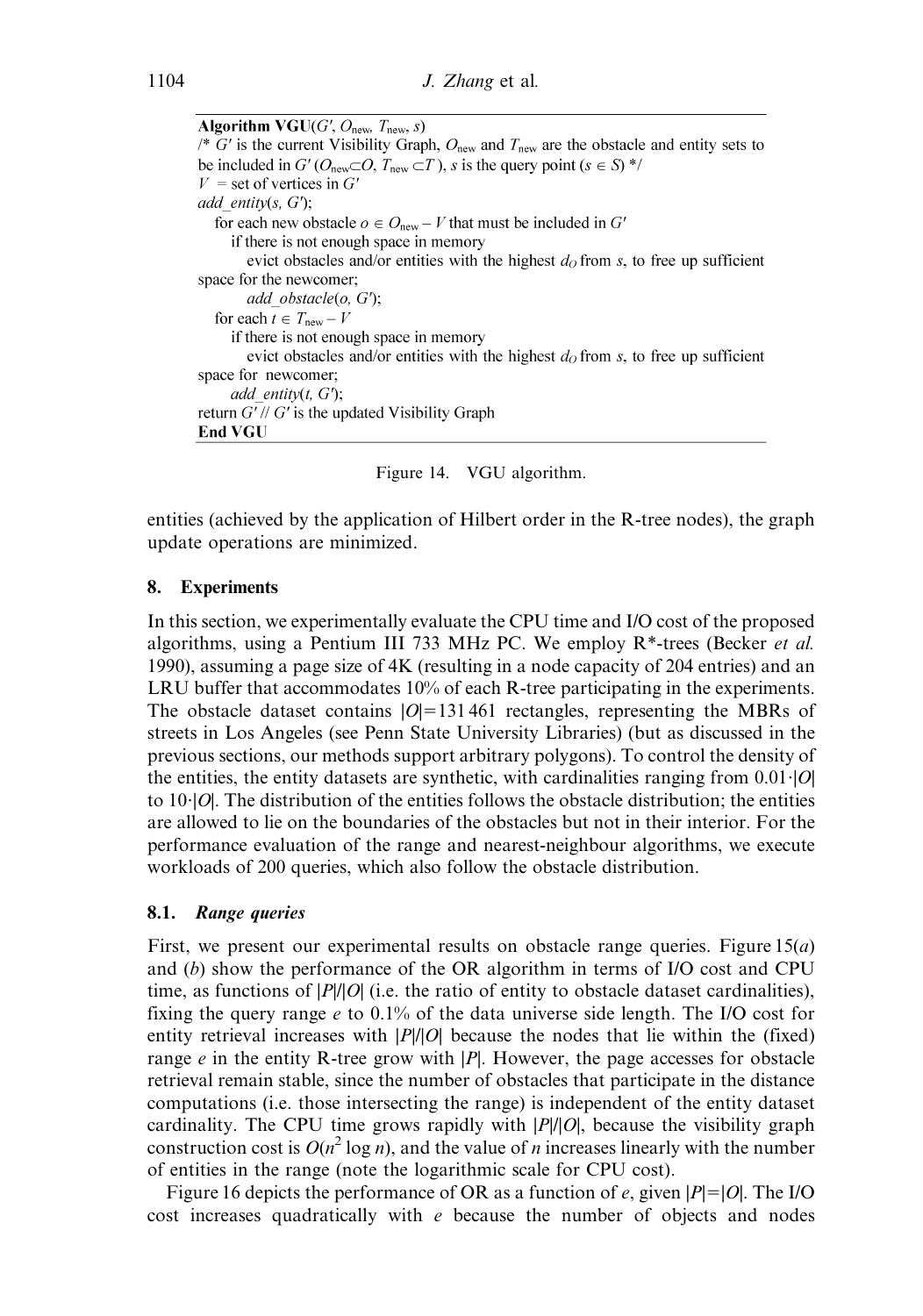

Figure 15. Cost vs  $|P|/|O|$  (e=0.1%).



Figure 16. Cost vs e  $(|P|=|O|)$ .

intersecting the Euclidean range is proportional to its area (which is quadratic with e). The CPU performance again deteriorates even faster because of the  $O(n^2 \log n)$ graph construction cost.

The next experiment evaluates the number of false hits, i.e. objects within the Euclidean, but not in the obstructed range. Figure  $17(a)$  shows the false-hit ratio (number of false hits/number of objects in the obstructed range) for different cardinality ratios (fixing  $e=0.1\%$ ), which remains almost constant (the absolute number of false hits increases linearly with  $|P|$ ). Figure 17(b) shows the false-hit ratio



Figure 17. False hit ratio by OR.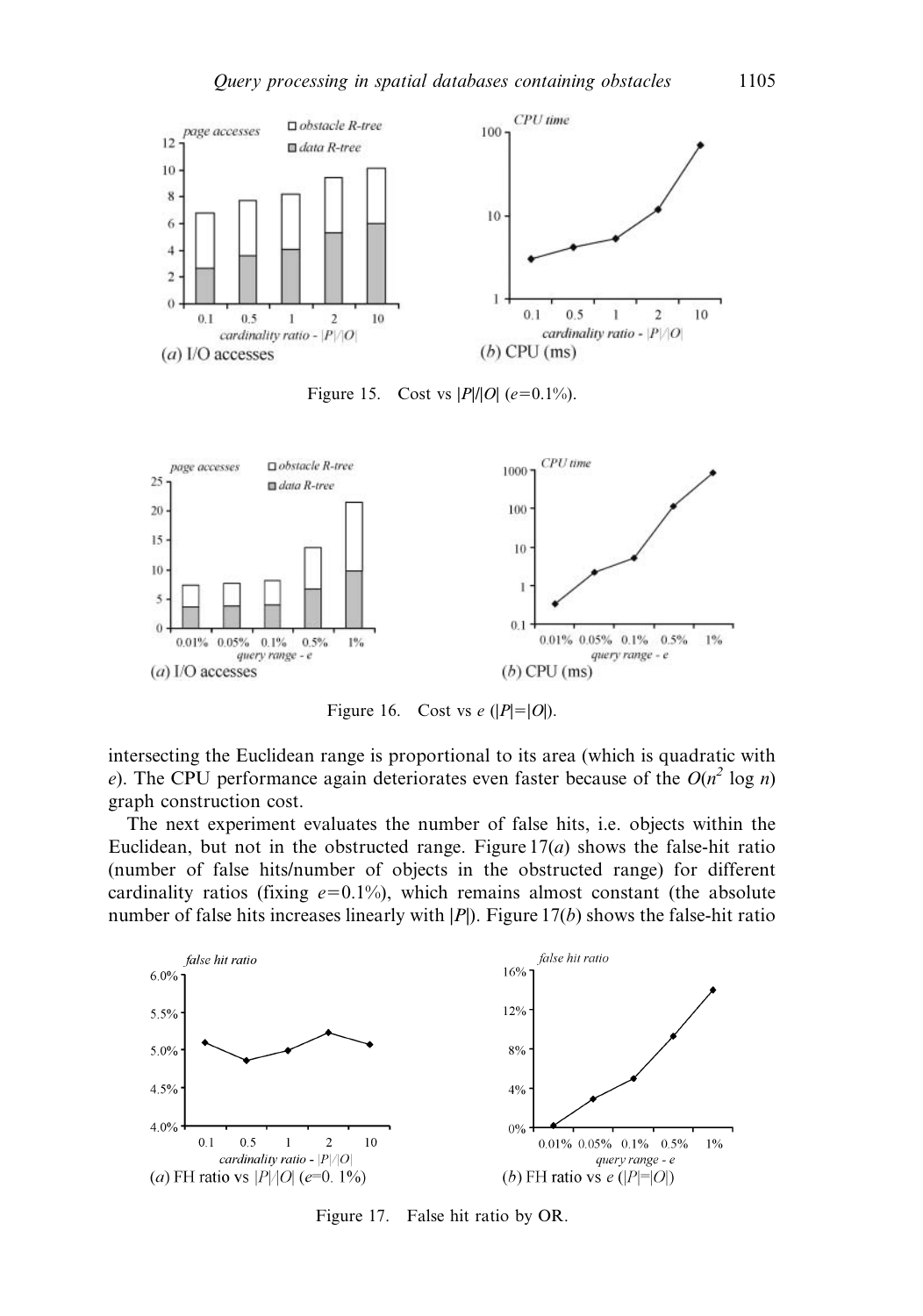as a function of e (for  $|P|=|O|$ ). For small e values, the ratio is low because the numbers of candidate entities and obstacles that obstruct their view are limited. As a result, the difference between Euclidean and obstructed distance is insignificant. On the other hand, the number of obstacles grows quadratically with  $e$ , increasing the number of false hits.

### 8.2 Nearest-neighbour queries

This set of experiments focuses on obstacle nearest-neighbour queries. Figure 18 illustrates the costs of the ONN algorithm as a function of the ratio  $|P|/|O|$ , fixing the number k of neighbours to 16. The page accesses of the entity R-tree are not seriously affected by  $|P|/|O|$  because, as the density increases, the range around the query point where the Euclidean neighbours are found decreases. As a result, the obstacle search radius (and the number of obstacles that participate in the obstructed distance computations) also declines. Figure  $18(b)$  confirms this observation, showing that the CPU time drops significantly with data density.

Figure 19 shows the performance of ONN for various values of k when  $|P|=|O|$ . As expected, both the I/O cost and CPU time of the algorithm grow with  $k$ , because a high value of k implies a larger range to be searched (for entities and obstacles) and more distance computations. Figure 20(*a*) shows the impact of  $|P||O|$  on the false hit ratio ( $k=16$ ). A relatively small cardinality |P| results in large deviation between Euclidean and obstructed distances, therefore incurring a high false-hit ratio, which



Figure 18. Cost vs  $|P|/|O|$  (k=16).



Figure 19. Cost vs  $k$  ( $|P|=|O|$ ).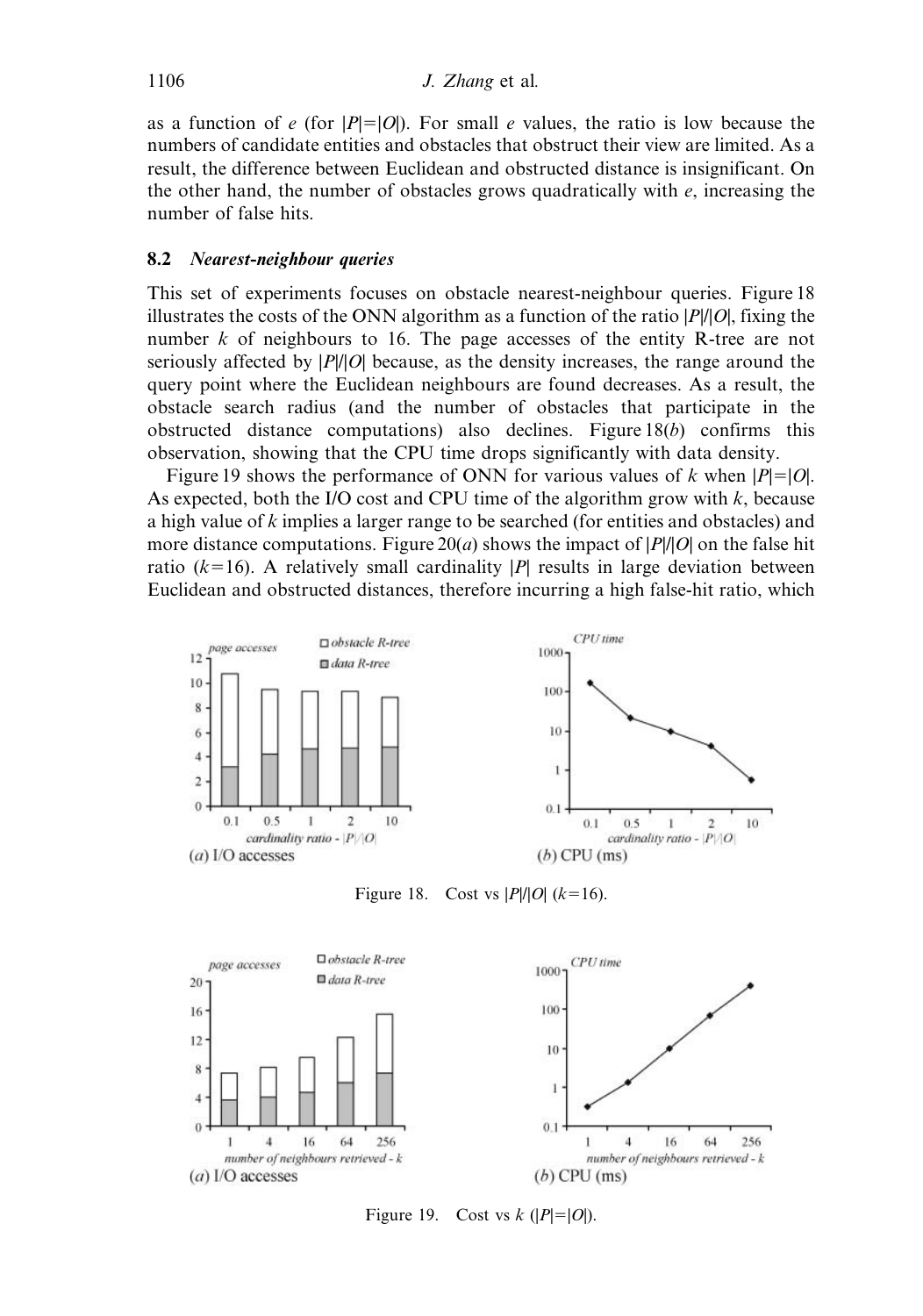

Figure 20. False-hit ratio by ONN.

is gradually alleviated as |P| increases. In Figure 20(b), we vary k and monitor the false-hit ratio. Interestingly, the false-hit ratio obtains its maximum value for  $k \approx 4$ and starts decreasing when  $k>4$ . This can be explained by the fact that, when k becomes high, the set of k Euclidean NN contains a large portion of the k actual (obstructed) NN, despite their probably different internal ordering (e.g. the 1st Euclidean NN is 3rd obstructed NN).

#### 8.3 e-distance joins

We proceed with the performance study of the *e*-distance join algorithm, using  $|T|=0.1|O|$  and setting the join distance e to 0.01% of the universe length. Figure 21(*a*) plots the number of disk accesses as a function of  $|S|/|O|$ , ranging from 0.01 to 1. The number of page accesses for the entity R-trees grows much more slowly than the obstacle R-tree because the cost of the Euclidean join is not very sensitive to the data density. On the other hand, the output size (of the Euclidean join) grows rapidly with the density, increasing the number of obstructed distance evaluations and the accesses to the obstacle R-tree (in the worst case, each Euclidean pair initiates a new visibility graph). This observation is verified in figure  $21(b)$  which shows the CPU cost as a function of  $|S|/|O|$ .

In figure 22(*a*), we set  $|S|=|T|=0.1|O|$  and measure the number of disk accesses for varying e. The page accesses for the entity R-tree do not have large variance (they range between 230 for  $e=0.001\%$  and 271 for  $e=0.1\%$ ) because the node extents are large with respect to the range. However, as in the case of figure  $22(a)$ , the output of the Euclidean joins (and the number of obstructed distance computations) grows



Figure 21. Cost vs |S|/|O| (e=0.01%, |T|=0.1|O|).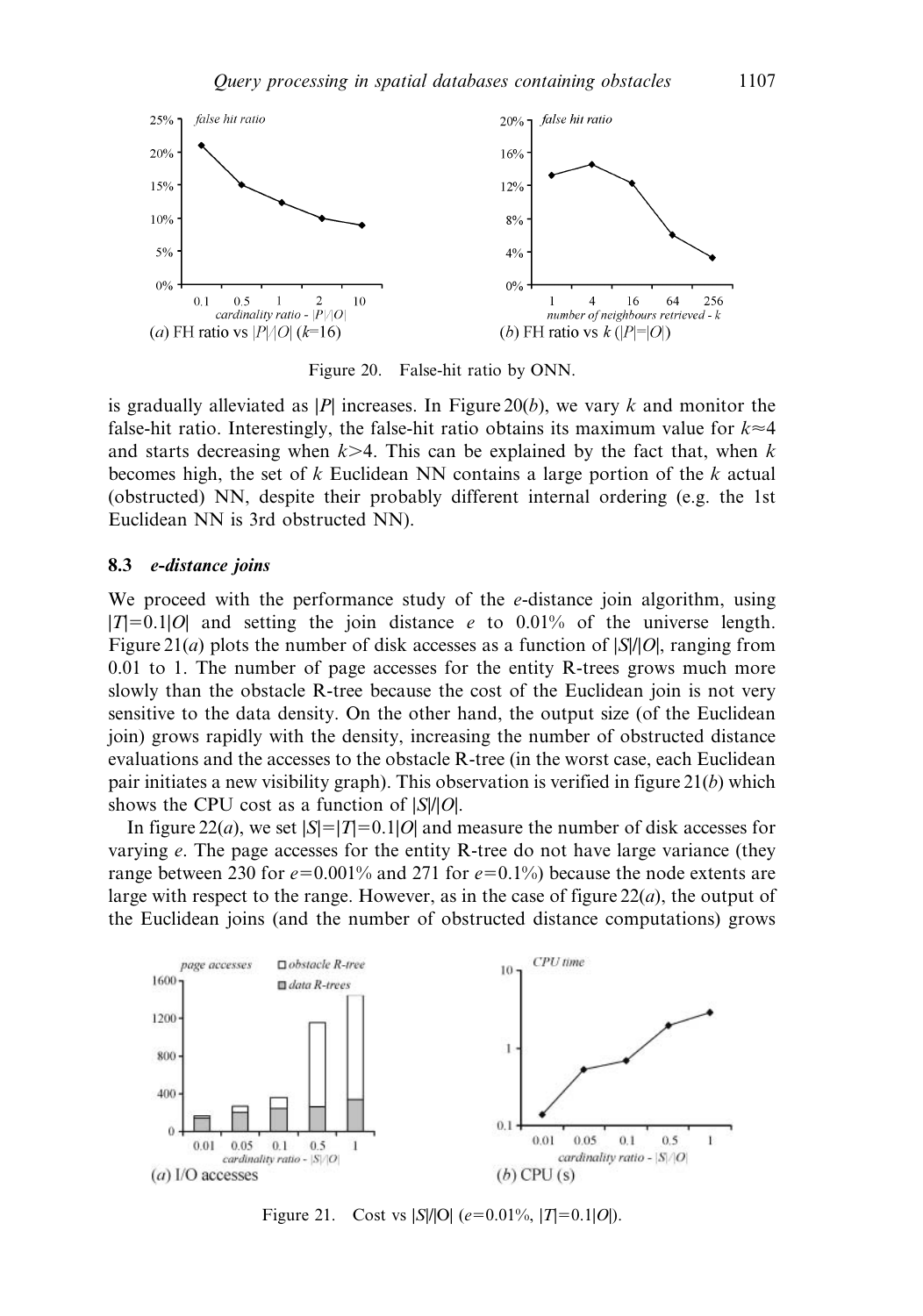

Figure 22. Cost vs e  $(|S|=|T|=0.1|O|)$ .

rapidly with e, which is reflected in the page accesses for the obstacle R-tree and the CPU time (figure  $22(b)$ ).

### 8.4 Closest pairs

Next, we evaluate the performance of closest pairs in the presence of obstacles. Figure 23 plots the cost of the OCP algorithm as a function of  $|S|/|O|$  for  $k=16$  and  $|T|=0.1|O|$ . The I/O cost of the entity R-trees grows with the cardinality ratio (i.e. density of S), which is caused by the Euclidean closest-pair algorithm (similar observations were made by Corral *et al.* (2000)). On the other hand, the density of S does not significantly affect the accesses to the obstacle R-tree because a high density leads to a closer distance between the Euclidean pairs. The CPU time of the algorithm (shown in figure 23(b)) grows rapidly with  $|S|/|O|$ , because the dominant factor is the computation required for obtaining the Euclidean closest pairs (as opposed to obstructed distances).

Figure 24 shows the cost of the algorithm with  $|S|=|T|=0.1|O|$  for different values of  $k$ . The page accesses for the entity R-trees (caused by the Euclidean CP algorithm) remain almost constant, since the major cost occurs before the first pair is output (i.e. the  $k$  closest pairs are likely to be in the heap after the first Euclidean NN is found, and are returned without extra IOs). The accesses to the obstacle Rtree and the CPU time, however, increase with  $k$  because more obstacles must be taken into account during the construction of the visibility graphs.



Figure 23. Cost vs  $|S|/|O|$  ( $k=16$ ,  $|T|=0.1|O|$ ).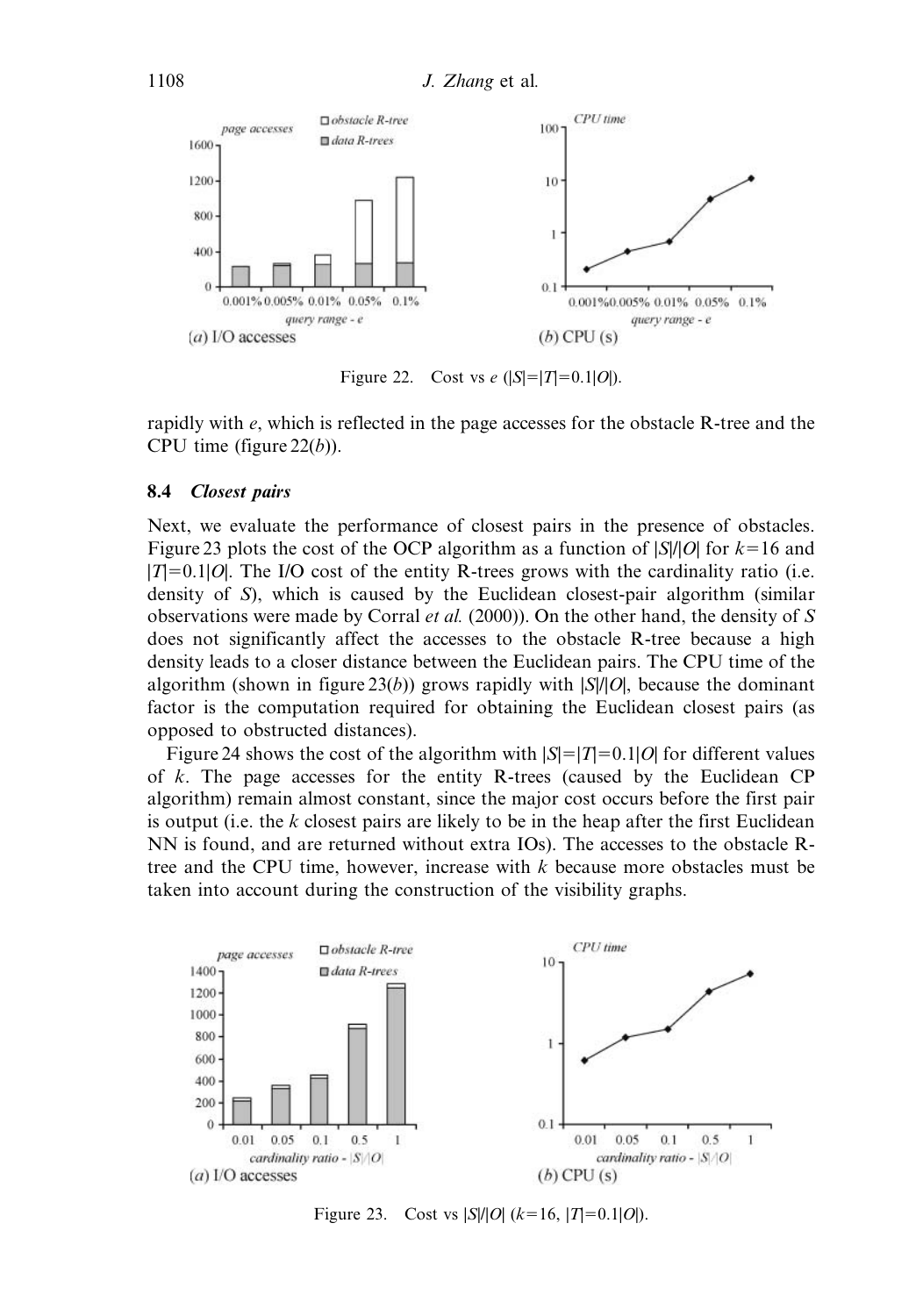

Figure 24. Cost vs k  $(|S|=|T|=0.1|O|)$ .

#### 8.5 Distance semi-joins

We evaluate the performance of the ODS algorithm for distance semi-joins by varying  $|S|$  and  $|T|$ . Initially, we fix  $|T|=0.1|O|$  and plot the number of disk accesses (figure 25(*a*)) and CPU time (figure 25(*b*)) as a function of  $|S|/|O|$ , which ranges from 0.01 to 1. The number of page accesses to the entity R-trees increases with  $|S|$ , because each object of S necessitates an NN query (thus, S has to be scanned). On the other hand, the I/O cost for the obstacle R-tree is almost stable because for a large  $|S||0|$ , although we need to perform more NN queries, each query (1) reuses the already-computed visibility graph (of the previous query) and (2) requires fewer node accesses to the obstacle R-tree, since the distance where the Euclidean NN is found is smaller (similar to figure  $18(a)$ ). The CPU time grows due to the increasing number of queries with  $S||O|$ .

Finally, figure 26 shows the cost of ODS for fixed  $|S|=0.1|O|$  and |T| ranging from 0.01|O| to |O|. The I/O cost for the entity R-trees grows with  $|T|$  because each Euclidean NN query becomes more expensive. The page accesses to the obstacle R-tree and the CPU time, however, decrease with  $|T||\hat{O}|$ , because (1) the number of obstructed distance computations is stable (it only depends on  $|S|$ ), and (2) each computation requires fewer obstacles.

### 9. Conclusion

 $\ddot{0}$ 

 $0.01$ 

 $(a)$  I/O accesses

0.05

 $0.1$ 

cardinality ratio -  $|S|/O$ 

 $0.5$ 

 $\mathbf{1}$ 



This paper tackles spatial query processing in the presence of obstacles. Given one or two entity datasets and a set of polygonal obstacles, our aim is to answer spatial

Figure 25. Cost vs  $|S|/|O|$  ( $|T|=0.1|O|$ ).

 $\,$  1  $\,$ 

 $0.01$ 

 $(b)$  CPU $(s)$ 

 $0.05$ 

 $0.1$ 

cardinality ratio -  $|S|/|O|$ 

 $0.5$ 

Ï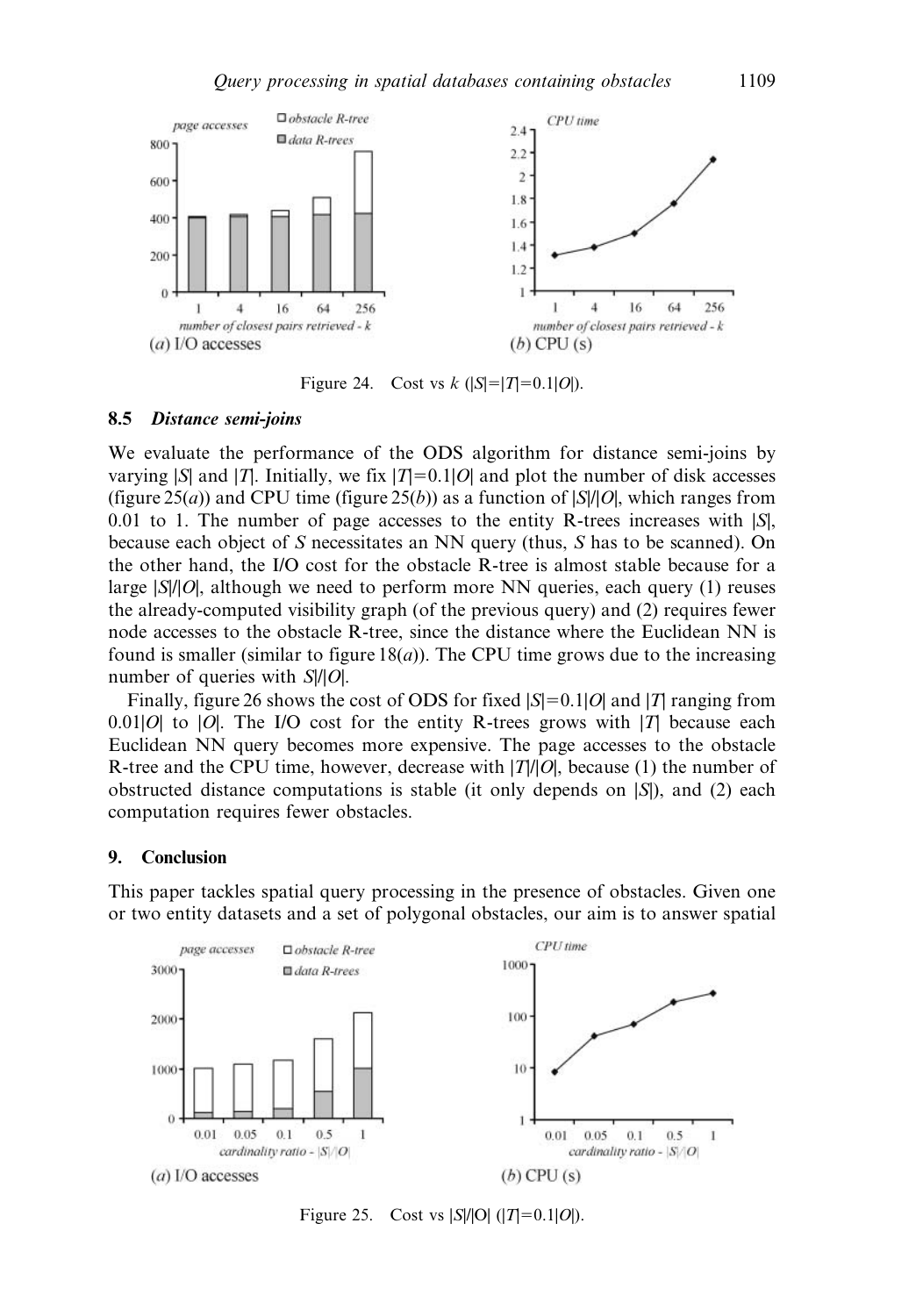

Figure 26. Cost vs  $|T|/|O|$  ( $|S|=0.1|O|$ ).

queries with respect to the obstructed distance metric, which corresponds to the length of the shortest path that connects them without passing through obstacles. This problem has numerous important applications in real life, and several main memory algorithms have been proposed in Computational Geometry. Surprisingly, there is no previous work for disk-resident datasets in the area of Spatial Databases.

Combining techniques and algorithms from both the aforementioned fields, we propose an integrated framework that efficiently answers most types of spatial queries (i.e. range search, nearest neighbours, e-distance joins, closest pairs, and distance semi joins), subject to obstacle avoidance. Our solutions exploit local visibility graphs and effective R-tree algorithms to achieve efficiency both in terms of I/O cost and CPU time. Being the first thorough study of this problem in the context of massive datasets, this paper opens a door to several interesting directions for future work. For instance, as objects move in practice, it would be interesting to study obstacle queries for moving entities and/or moving obstacles.

### Acknowledgements

This research was supported by the grant HKUST 6178/04E from Hong Kong RGC and the grant RGg/05 form NTU URC/AcRF.

### References

- ASANO, T., GUIBAS, L., HERSHBERGER, J. and IMAI, H., 1986, Visibility of disjoint polygons. Algorithmica, 1, pp. 49–63.
- BECKER, B., KRIEGEL, H., SCHNEIDER, R. and SEEGER, B., 1990, The R\*-tree: an efficient and robust access method. In 9th ACM SIGMOD International Conference on Management of Data, Atlantic City, NY, 23-25 May (ACM Press), pp. 322-331.
- BIALLY, T., 1969, Space-filling curves: their generation and their application to bandwidth reduction. IEEE Transactions on Information Theory, 15, pp. 658–664.
- BRINKHOFF, T., KRIEGEL, H. and SEEGER, B., 1993, Efficient processing of spatial joins using R-trees. In 12th ACM SIGMOD International Conference on Management of Data, Washington, DC, 26–28 May (ACM Press), pp. 237–246.
- CORRAL, A., MANOLOPOULOS, Y., THEODORIDIS, Y. and VASSILAKOPOULOS, M., 2000, Closest pair queries in spatial databases. In 9th ACM SIGMOD International Conference on Management of Data, Dallas, TX, 16–18 May (ACM Press), pp. 189–200.
- DE BERG, M., VAN KREVELD, M., OVERMARS, M. and SCHWARZKOPF, O., 1997, Computational Geometry, pp. 305–315 (Berlin: Springer).